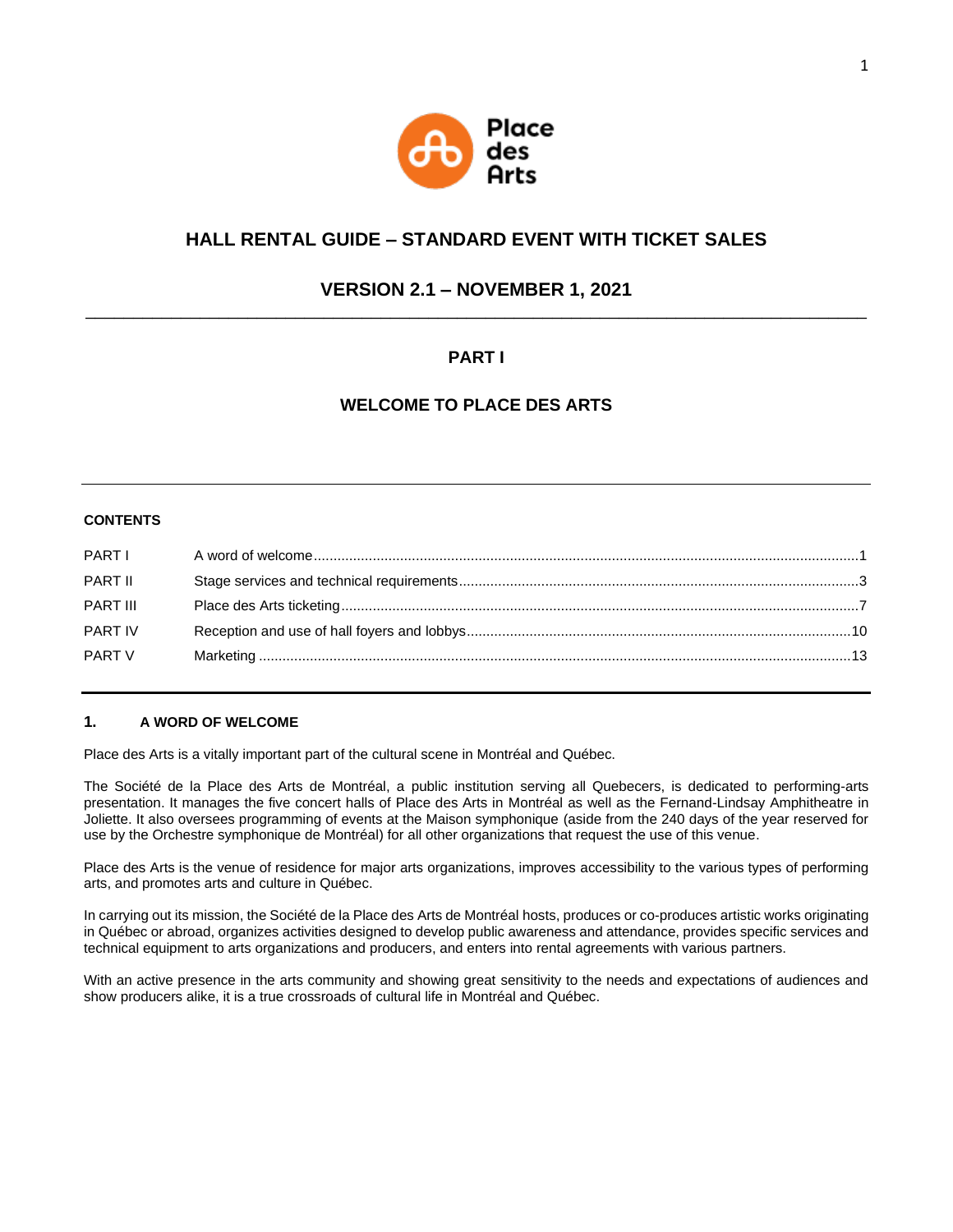## **2. LEGAL NOTICES**

This hall rental guide (the "**Guide**") is deemed to constitute an integral part of any Master Agreement (such as defined hereinafter).

All capitalized terms not otherwise defined in this Guide shall have the same meaning as that ascribed to them in the applicable Master Agreement, and the following terms shall have the following respective meanings, unless the context otherwise indicates:

"**CNESST**" means the Commission des normes, de l'équité, de la santé et de la sécurité au travail (the Québec Workplace Health, Safety and Equity Standards Board);

"**Hall"** means any of the following concert halls at PdA leased by a **TENANT** pursuant to a Rental Form, and "**Halls**" refers to them collectively:

- a) Salle Wilfrid-Pelletier;
- b) Théâtre Maisonneuve;
- c) Théâtre Jean Duceppe;
- d) Cinquième salle; or
- e) Salle Claude-Léveillée.

**Master Agreement**" means any master agreement for rental of a Hall entered into between the **SOCIÉTÉ**, in its capacity of lessor, and a **TENANT**, in its capacity of lessee;

"**PdA**" means the property located on the parcel of land bounded by Saint-Urbain Street, Sainte-Catherine Street, Jeanne-Mance Street, and De Maisonneuve Boulevard in Montréal, commonly referred to as "Place des Arts";

"**Rental Form**" means any hall rental form executed by the **TENANT** and the **SOCIÉTÉ** from time to time pursuant to a Master Agreement;

"**SAQ**" means the Société des alcools du Québec (the Provincial Liquor Commission);

"**SOCIÉTÉ**" or "**we/us**" means the Société de la Place des Arts de Montréal, in its capacity as lessor pursuant to a Master Agreement;

"**TENANT**" or "**you**" means any party having signed a Master Agreement in its capacity of lessee.

This Guide is in effect as of **NOVEMBER 1, 2021**; it replaces and supersedes any prior hall rental guide. Any breach of the terms and conditions of this Guide shall be deemed to be an Event of Default under the applicable Framework Agreement.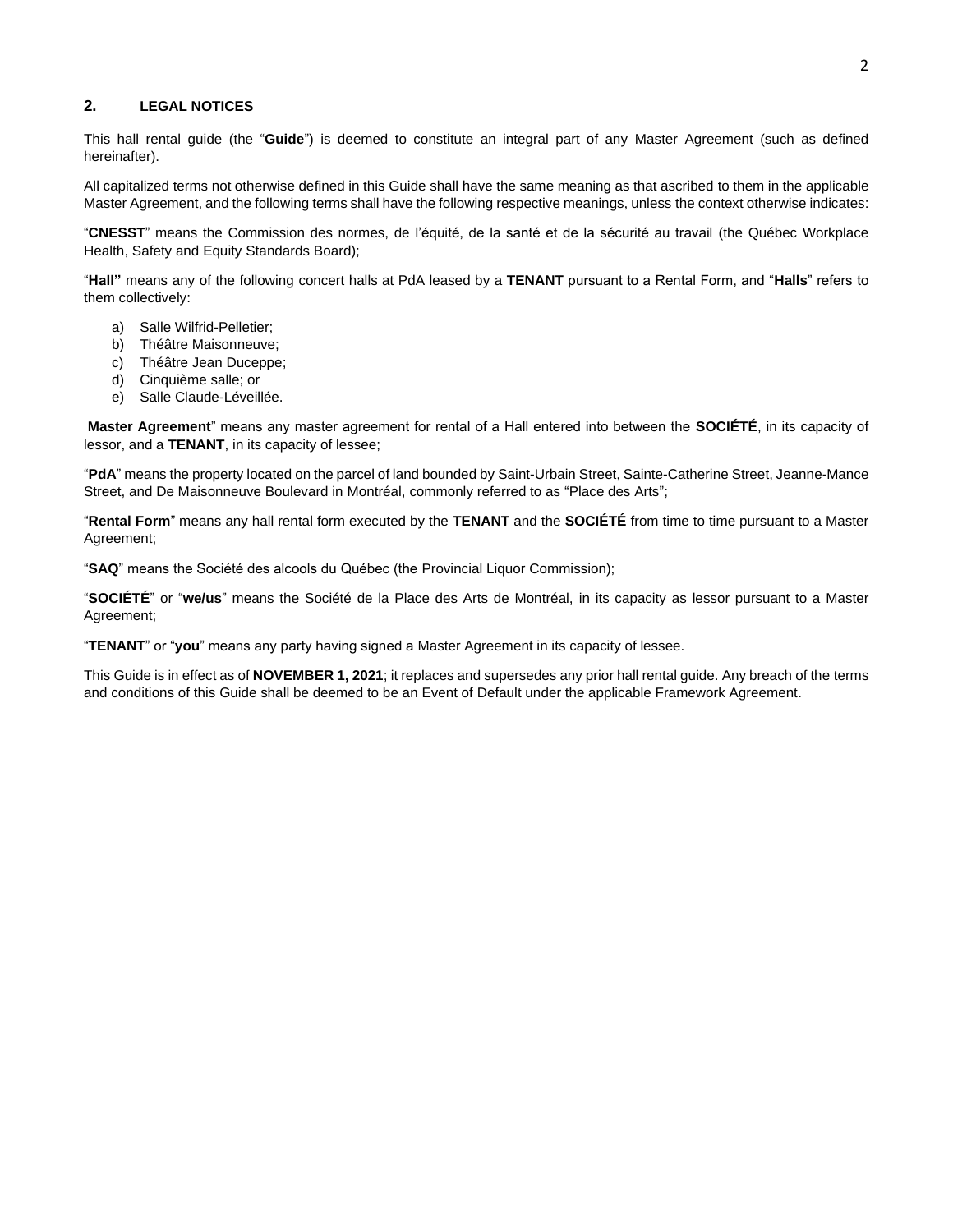# **STAGE SERVICES AND TECHNICAL REQUIREMENTS**

## **1. TECHNICAL PERSONNEL REQUIRED FOR YOUR EVENT**

The **SOCIÉTÉ** does not supply stage technicians. You are responsible for hiring the services of the personnel required to produce the Event, as designated by your technical director, including all personnel required for the loading, unloading, set-up and teardown of the equipment as well as for presenting the Event.

Your technical crew must include a sufficient number of qualified persons having all of the skills of stage production trades required to ensure the smooth running of the Event as well as to properly and safely use the **SOCIÉTÉ**'s stage infrastructure and equipment. That number of persons will be validated by the **SOCIÉTÉ**'s technical co-ordinator.

You must designate and hire, at your expense, a qualified technical director having relevant knowledge of the Hall and able to coordinate the presentation of the entire Event in the Hall, and able to answer any technical question the **SOCIÉTÉ** may have.

If electrical hook-ups are required, they will be performed, at your expense, by the **SOCIÉTÉ**'s electrician on duty, in compliance with the applicable safety standards.

Your employees must possess the required skills in the various duties and trades of stage production, have the knowledge required to operate the equipment listed on the Hall technical rider, and be at least 18 years of age. They also need to have the necessary physical fitness to perform the tasks assigned to them, refrain from consuming alcohol, tobacco or drugs while at PdA, and comply with all applicable policies of the **SOCIÉTÉ**. These policies (some of which are in French only) may be consulted on the following Web pages: [Law, regulations, and policies,](https://placedesarts.com/en/governance/law-regulations-and-policies) an[d Codes of ethics.](https://placedesarts.com/en/codes-ethics)

Your employees must follow and comply with the instructions relative to workplace health and safety in stage production.

## **2. TECHNICAL SUPPORT PROVIDED BY THE SOCIÉTÉ**

In addition to the technical co-ordinator who will, in connection with the rental request, work with you to validate the technical needs and requirements of the Event's production, the **SOCIÉTÉ** will assign a production technical manager as a resource person and on-the-ground point of contact with your technical director from the time you arrive at the Hall and throughout the Rental Period.

The production technical manager will act as liaison to facilitate the work of production teams; s/he is a representative of the **SOCIÉTÉ** and has the following responsibilities, among others:

- Answer any question relative to the use of the premises and equipment leased from the **SOCIÉTÉ** and installation of any of the **TENANT**'s supplementary equipment;
- Be present when you start to use the Hall;
- Supervise the carrying out of the technical operations to ensure that they have no impact on the integrity of the Halls and equipment; and
- Act as a respondent and advisor for health and safety matters on the stage.

The production technical manager is not responsible for managing your technical crew. You are fully responsible for set-up, operation of stage equipment, tear-down, and restoring the Hall to its initial state during and at the conclusion of the Rental Period.

## **3. INFORMATION TO BE PROVIDED BY THE TENANT**

To facilitate the holding of the Event, you must provide the duly completed technical questionnaire supplied by the **SOCIÉTÉ** without delay following the signing of the Rental Form, but in no case less than 10 business days before the start of the Rental Period. The questionnaire serves to provide all of the technical and logistical information related to the Event. It is available at the following address for all venues: [https://placedesarts.com/en/produce-event/rent-venue.](https://placedesarts.com/en/produce-event/rent-venue)

You must provide the **SOCIÉTÉ** with a description of your needs including the following information, which will be sent to the **SOCIÉTÉ**'s technical co-ordinator: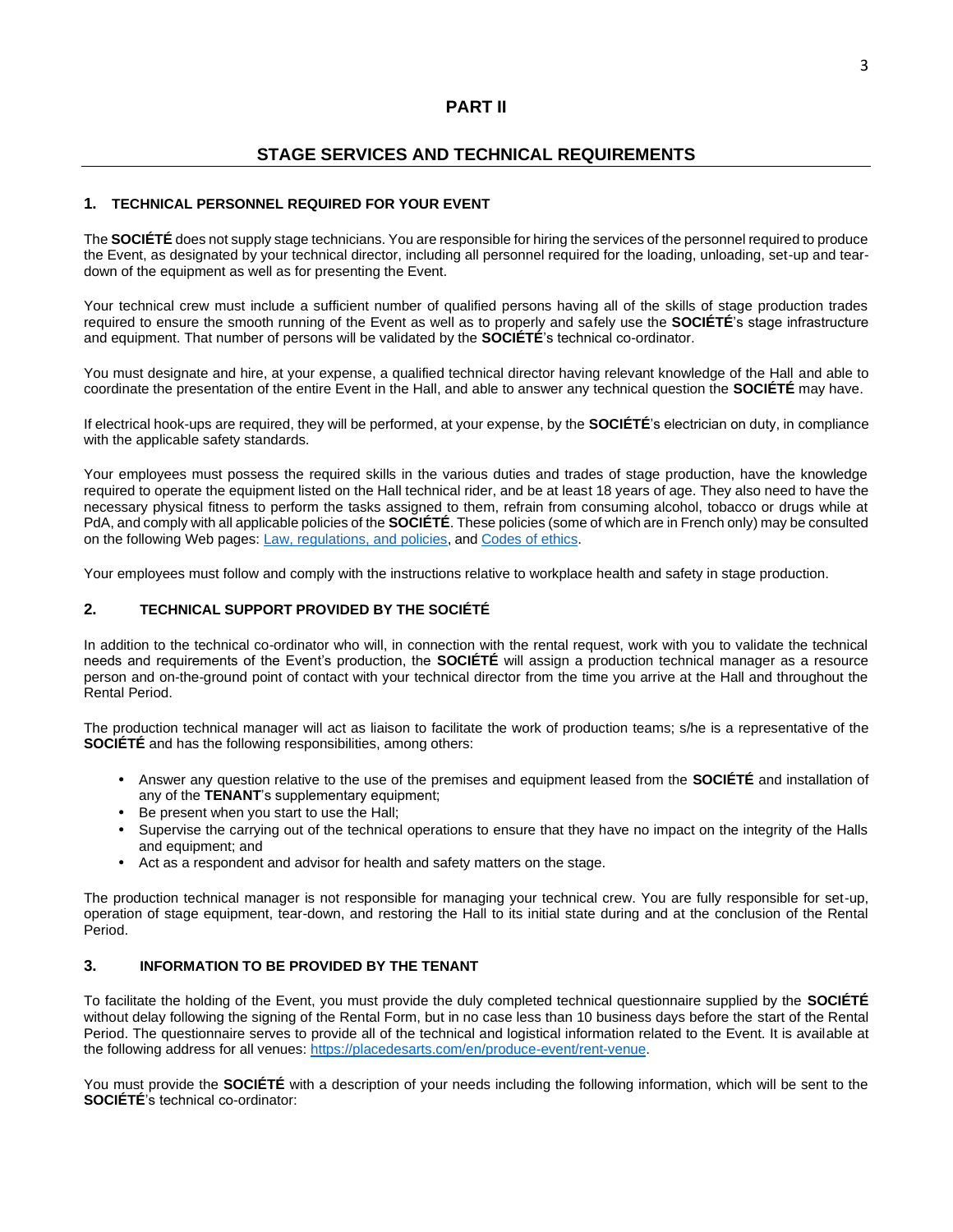- Detailed production schedule (set-up, rehearsal, performance and tear-down times) stating whether the Event includes an intermission and whether there are plans for all or part of a performance to be filmed, broadcasted on radio or television, photographed, or recorded on any type of medium;
- Name and contact information of your technical director;
- Name and contact information of the technical services provider you plan to hire;
- Estimate of the number and composition of stage crews, broken down by roles;
- Rigging plan, positions of hoist motors, and loads applied;
- Lighting plan;
- Sound plan and confirmation of whether you will be using the house P.A. or another system;
- Planned installation positions, as applicable, of any acrobatic or artistic rigging;
- List of stage elements that will be hung in the fly space;
- List of billable equipment listed on the rider;
- The use of house video screens (for Salle Wilfrid-Pelletier only); and
- Your CNESST number as well as those of your service providers and/or subcontractors.

The **SOCIÉTÉ** requires this information to ensure that the planned use of the premises, including installation of additional equipment, is possible and compliant with the technical standards applying to the Hall and its various components, and will not affect other users of the Hall.

The **SOCIÉTÉ**'s technical co-ordinator may, as part of Hall operations management and at their entire discretion, reject or request changes to a production schedule, to proposed installations with respect to any acrobatic, artistic or stage rigging, or to the makeup of the stage crews, or demand any other change that they deem necessary.

## **4. TECHNICAL SPECIFICATIONS**

The **SOCIÉTÉ** invites you to read the technical rider, which describes the various equipment included with your Hall rental, at the following link[: Rent a venue.](https://placedesarts.com/en/produce-event/rent-venue) Only the equipment included in the technical rider for the Hall is included with the Rental.

## **5. HEALTH AND SAFETY**

The **SOCIÉTÉ** must comply with, among others, various health and safety laws and regulations pertaining to its properties, performance venues, personnel and audiences. In your capacity as **TENANT**, you and your employees, service providers and subcontractors are bound by the same obligations when performing set-up, tear-down or any other type of work in the Hall, and when using the Hall.

Without limiting the generality of the foregoing, you are required to ensure that the work organization as well as the methods and techniques employed to accomplish the work are safe and do not endanger the health, safety and integrity of workers, the users of the Hall, or the equipment leased from the **SOCIÉTÉ**. Consequently, you are responsible, as regards your employees, for complying with the applicable labour legislation, including but not limited to the *Act Respecting Occupational Health and Safety* (CQLR, c. S-2.1) and the *Act Respecting Industrial Accidents and Occupational Diseases* (CQLR, c. A-3.001) as well as all of their applicable regulations, in the Hall during the Rental Period. You are further responsible for ensuring that any provider or other subcontractor whose services you have hired complies with these same obligations.

#### **6. LAWS AND REGULATIONS**

You must also comply with any and all other laws and regulations governing your activities or those of your employees or subcontractors in the Hall. If pyrotechnics are to be used as part of the Event, you must comply with applicable regulations, including prior obtaining of the certificate required pursuant to the applicable federal regulations.

## **7. ELEVATED SOUND LEVELS**

The **SOCIÉTÉ** has determined that sound levels averaging more than 105 dBC over a period of 2 hours, with peaks of 115 dBC, measured from the lip of the balcony and/or the sound mixing console, are considered elevated and highly likely to cause spectator discomfort and dissatisfaction. The **SOCIÉTÉ** reserves the right to demand, at any time, that sound levels be reduced if it deems them to be abnormally elevated. Exception: Théâtre Maisonneuve, where the limit is 96 dBC, as stipulated in Section 8.

## **8. SOUND LEVEL RESTRICTIONS AT THÉÂTRE MAISONNEUVE**

If the Hall rented is the Théâtre Maisonneuve (and only in this case), the following provisions will apply when show and rehearsal periods coincide with those of the Théâtre Jean-Duceppe: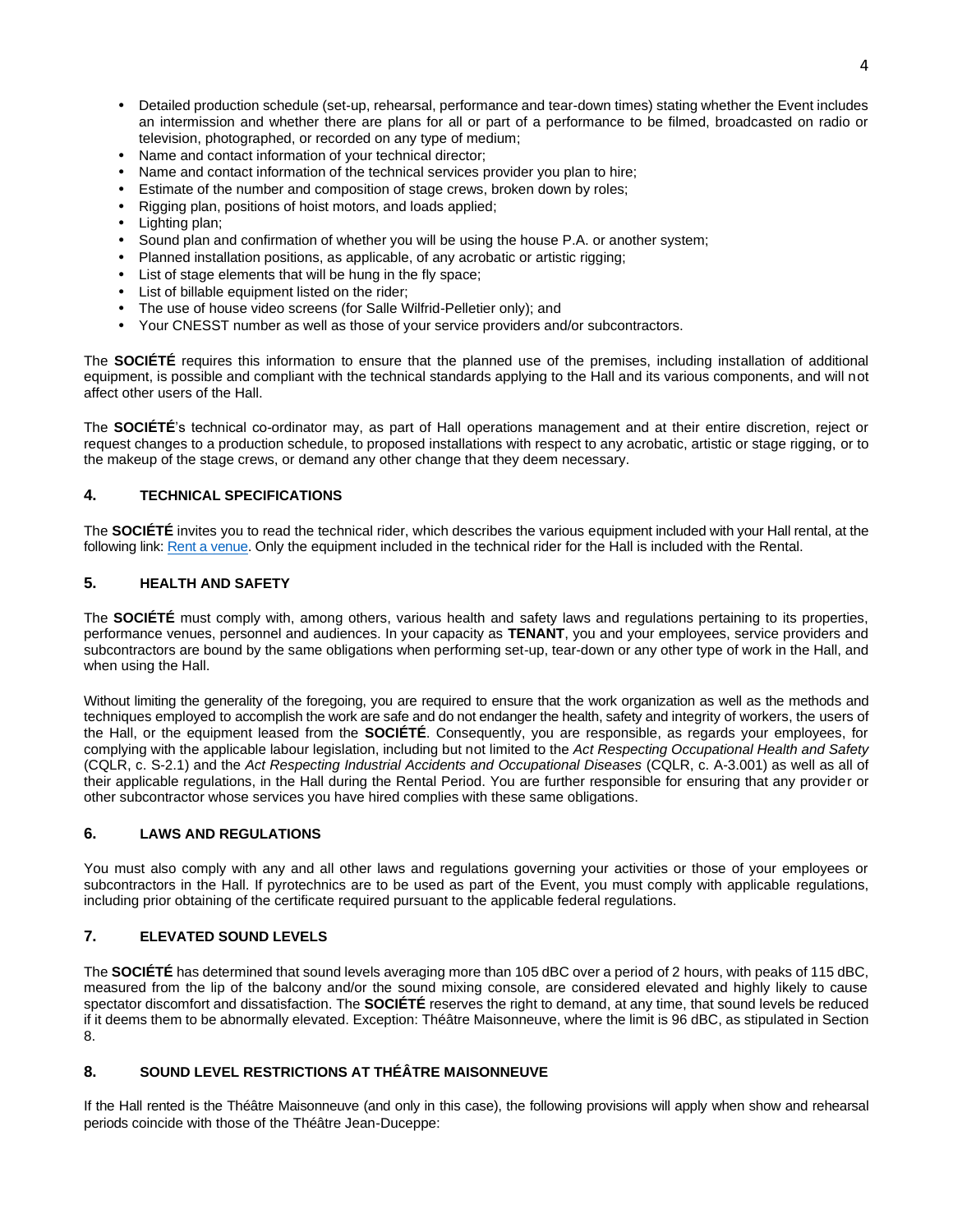- 8.1 You undertake to notify the artistic director and technical director of each Event production that a decibel limit applies to the Théâtre Maisonneuve, namely a maximum of 96 dBC, so as not to disturb productions in the Théâtre Jean-Duceppe, which is located below the Théâtre Maisonneuve. Consequently, you undertake to provide the Théâtre Maisonneuve technical rider, which includes the sound-level limit allowed by the **SOCIÉTÉ**, to the artistic director and technical director of the production in connection with the Event;
- 8.2 Any sound equipment other than that of the **SOCIÉTÉ** must be patched into a decibel attenuator-compressor designed for this purpose; and
- 8.3 During the Event performance, if the **SOCIÉTÉ** notices that the maximum volume is exceeded, you will be notified and shall rectify the situation immediately. In the event that you do not comply with such notification by the **SOCIÉTÉ** regarding the allowable maximum volume and the **SOCIÉTÉ** deems that the sound level, or any noise reverberating in the Hall structure, is disturbing activity taking place in the Théâtre Jean-Duceppe, the **SOCIÉTÉ** reserves the right to suspend or cancel the Event performance in progress, and to cancel one or more subsequent performances. In the event of such cancellation, you waive the right to the exercise of any remedy in damages against the **SOCIÉTÉ**.

## **9. REMOVAL OF SEATING FOR SOUNDBOARD OR TECHNICAL REQUIREMENTS**

Should you wish to use your own soundboard on the parterre (floor level) of the Hall, it must be installed in the location designated by the **SOCIÉTÉ**'s technical coordinator, and the applicable fees for removal of seats indicated in the **SOCIÉTÉ**'s rental fee schedule on the Rental Form, will apply.

If technical block-off is required, this must be noted prior to the start of the Rental Period, by notifying the **SOCIÉTÉ**'s technical coordinator as well as the **SOCIÉTÉ**'s ticketing office, so that the seats in question are blocked off before the ticket onsale date. If the block-off request cannot be provided before the ticket onsale date, the following seats will be blocked off by default pending the eventual installation of your technical equipment:

- a) When the Hall is the Salle Wilfrid Pelletier: floor seats V-W-X 1 to 11 + V-W-X 2 to 12 Y 1 to 23 + Y 2 to 22 Z 1 to 21 + Z 2 to 24;
- b) When the Hall is the Théâtre Maisonneuve: floor seats R 1 to 19 + B 2 to 20 S 1 to 21 + S 2 to 20;
- c) When the Hall is the Cinquième Salle: floor seats A-B-C 1 to 3 H-J 5 to 15;
- d) When the Hall is the Théâtre Jean Duceppe: none;
- e) When the Hall is the Salle Claude Léveillée: none.

In the event that technical block-off takes place after the ticket onsale and relocating holders of tickets to the seats in question is not possible, the sold seats cancellation procedure provided for in the Master Agreement shall be followed, and fees will apply.

#### **10. CONFIRMATION OF SHOW WITH OR WITHOUT INTERMISSION**

You must inform the **SOCIÉTÉ** as soon as possible whether any of the Event performances includes an intermission.

#### **11. EQUIPMENT AND TOOLS**

11.1. **TENANT**'s equipment

Stage, electrical and other equipment that belongs to you and that you plan to bring to and use in the Hall must be fireproof and compliant with all laws and regulations in effect. You must also identify all of your equipment with a self-stick label or other inscription stating that you own it.

You must indemnify and hold harmless the **SOCIÉTÉ** as well as its directors, officers, employees, representatives and personnel against any damage or claim resulting from the use of your equipment in the Hall or from failure on your part to comply the applicable laws and regulations.

You are responsible for acquiring or leasing any additional equipment not listed on the technical rider [\(available online\)](https://placedesarts.com/en/produce-event) that you require for presentation of the Event.

#### 11.2. Tools and hardware

You are solely responsible for supplying the tools and hardware required by your personnel for production of the Event.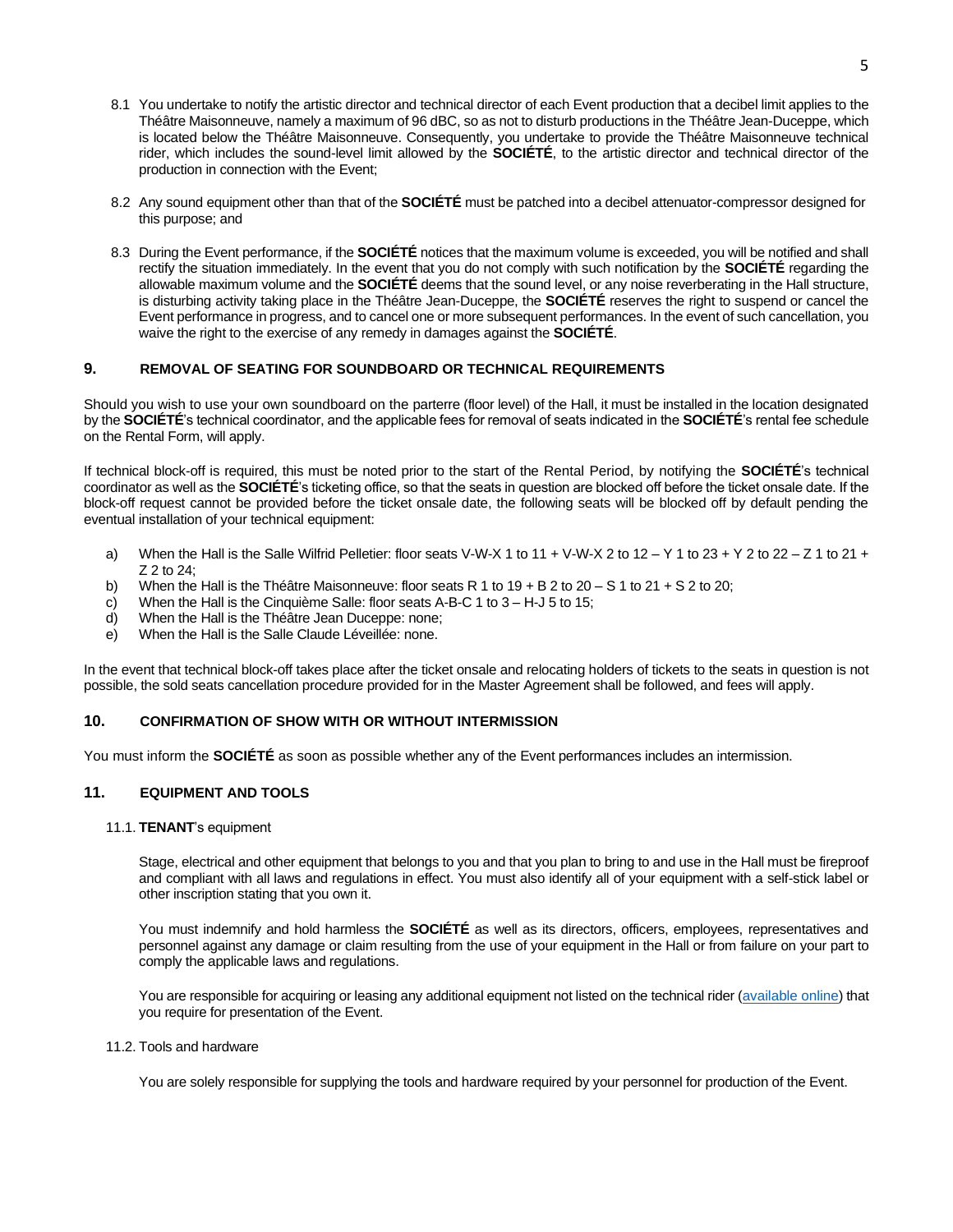## **12. PERSONAL WIRELESS ROUTERS**

Use of any personal wireless router in the Hall is subject to prior approval by the **SOCIÉTÉ**'s technical coordinator, to whom the relevant request must be submitted at least 5 business days before the first Event performance.

#### **13. TECHNICAL DIRECTORS AND TECHNICAL SERVICES PROVIDERS**

The **SOCIÉTÉ** can, upon request, provide you with a list of technical directors and providers of technical services who are familiar with Hall operations.

### **14. AUTHORIZATION OF PERSONNEL**

You as well any member of your production crew, visitor or guest who wishes to access the Hall (including backstage areas) must identify yourselves at one of the PdA security stations (either the one at 260 Boulevard De Maisonneuve West or the one at 1449, rue Saint-Urbain next to the ticket office, or any other location stipulated by the security department) and obtain an access pass or ID card bearing the name of the Event, issued or approved by the security department, which must be worn at all times. All persons accessing the Hall (including backstage areas) must comply with all regulations and policies of the **SOCIÉTÉ** and with any instructions given by its security personnel. The access pass or ID card must be worn visibly and shown to the **SOCIÉTÉ**'s security personnel in order to access the Hall (including backstage areas). Any person not in possession of an access pass or ID card as well as any person in the Hall (including backstage areas) or any other restricted area of PdA must report to one of the security stations for identification purposes, and could be refused access to and/or expelled from such restricted areas.

You undertake to provide the access pass or ID cards approved by the security department to all technical and artistic personnel who must access the backstage areas of the Hall and any restricted areas. You further undertake to ensure that your technical and artistic personnel comply at all times with safety/security instructions and directives from the security department, and that they wear their access pass or ID card.

Any member of your production crew, visitor or guest who is backstage and wishes to watch the Event performance in the Hall must also be in possession of a valid Event ticket, failing which they will be refused access to the Hall.

#### **15. SECURITY SERVICES**

15.1.Basic services and additional services

The **SOCIÉTÉ** will provide exclusive basic security services as well as any additional security services in accordance with the policies, procedures, and collective labour agreement in force relative to security personnel. Any request for additional security must be received by the **SOCIÉTÉ**'s security department at least **3** business days in advance. You must pay any amount owing for such additional security services upon receipt of the final account statement stipulated in Section 2 of Schedule A to the Master Agreement.

#### 15.2.Exceptional circumstances

You undertake to notify the **SOCIÉTÉ**'s security department at least **72 hours** in advance of an Event performance if, to your knowledge, exceptional security measures are required or a specific threat has been identified, so that the **SOCIÉTÉ** can make the required arrangements.

You agree to reimburse the **SOCIÉTÉ** for any extra expense related to additional security measures that the **SOCIÉTÉ** was required to implement, beyond the basic services, to ensure good order and public safety in the premises leased. The **SOCIÉTÉ** will in such case make all reasonable efforts to obtain your prior authorization for the extra expense, but, if circumstances so warrant, the **SOCIÉTÉ** reserves the right to act immediately without your prior consent to ensure the safety of the public and workers. You would then be required to reimburse the additional expenses resulting from such additional security measures implemented by the **SOCIÉTÉ**, even if you had not given your prior consent.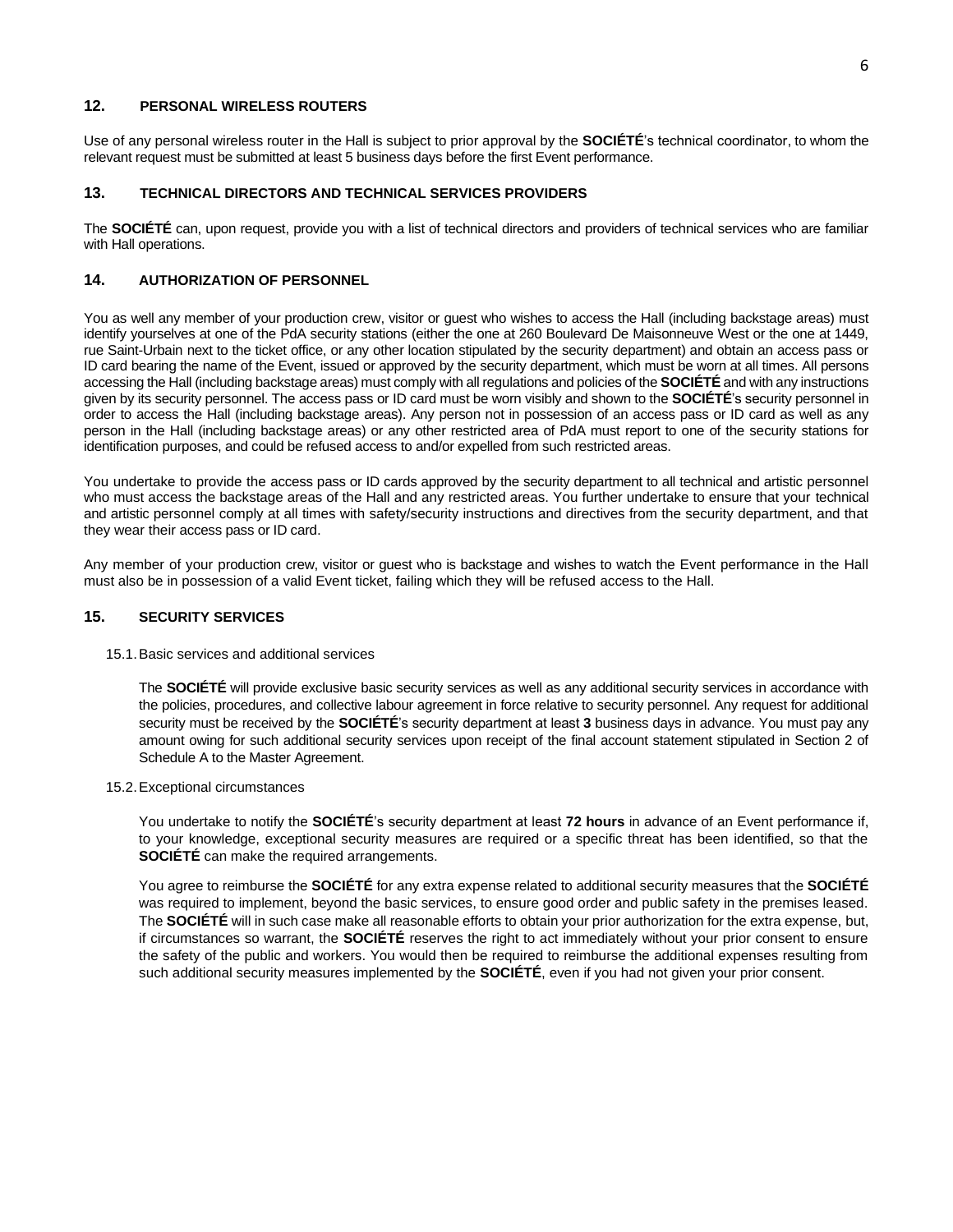# **PART III**

# **PLACE DES ARTS TICKETING**

*(For webcast details, check 10. of the current section)*

## **1. EXCLUSIVE JURISDICTION OF PLACE DES ARTS OVER THE ISSUING AND SALE OF TICKETS**

In exchange for the leasing of the Hall, the **SOCIÉTÉ** will have the exclusive right to sell all Event tickets. The form and content of said tickets will be determined by the **SOCIÉTÉ**. The text appearing on them will, however, be submitted to you for approval, which approval shall not be unreasonably withheld.

The **SOCIÉTÉ** will put all Event tickets on sale at its physical ticketing outlets and online (www.placedesarts.com) in the manner that it deems appropriate, subject to any distinct agreement made in writing between the **SOCIÉTÉ** and you.

No advance will be paid by the **SOCIÉTÉ** to you based on the expected proceeds from Event ticket sales by the **SOCIÉTÉ**.

## **2. APPLICABLE TICKETING FEES**

The description of the applicable fees payable by you and the spectator to the **SOCIÉTÉ** as part of the issuing and sale of tickets by the latter is available in the **SOCIÉTÉ** ticketing/service fees table available online or by email upon request. The event date determines applicable service fees.

The **SOCIÉTÉ** will collect and retain the service fees payable by all purchasers of tickets sold for the Event.

You may require that an additional fee be added, in excess of the service fees, to the cost of tickets sold by the **SOCIÉTÉ**. If you wish to add such a fee, a separate agreement must be made with the **SOCIÉTÉ**'s ticketing office before the Event tickets are put on sale, and the applicable taxes will also be collected on that fee. The revenue from the additional fee will be remitted to you after the Event as part of the final settlement of your Hall rental account.

The **SOCIÉTÉ** has entered into agreements with certain credit card issuers and electronic payment processers regarding the processing of credit card and debit card transactions. You will be required to pay to the **SOCIÉTÉ** the credit card purchase transaction fees on Event tickets sold by the **SOCIÉTÉ**, which are described in the **SOCIÉTÉ** ticketing/service fees table available online.

You undertake to sign the Revenue Québec Form FP-2506 and any other document required or useful for mandating the **SOCIÉTÉ** to remit to the relevant government authorities the Goods and Services Tax (GST) and Québec Sales Tax (QST) amounts collected on the sale of Event tickets.

The **TENANT** must comply with all applicable policies of the **SOCIÉTÉ**. Ticketing policies (some of which are in French only) may be consulted online: Conditions of sales – [Box office and services,](https://placedesarts.com/en/making-transaction/conditions-sale-%C2%A0box-office-and-services) and [Child admission.](https://placedesarts.com/en/making-transaction/child-admission)

### **3. ONSALE AND TICKET SALES REPORT**

Following the execution of a Rental Form, you must contact the **SOCIÉTÉ**'s ticketing office by email at [Billetterie.contenu@placedesarts.com](mailto:Billetterie.contenu@placedesarts.com) to request that Event tickets be placed on sale during normal business hours. Once you have completed and signed the online ticket onsale form, in which you will supply the required information including applicable prices, and sent it to the **SOCIÉTÉ**'s ticketing office, the latter will proceed to schedule, within a minimum time frame of 2 working days, the ticket onsale date. For more than 2 events, the onsale period may exceed 2 days, ex. Festivals.

The **SOCIÉTÉ**'s ticketing office may, at your request, provide a summary report of ticket sales for a performance of an Event within 30 minutes following the start of the performance. The **SOCIÉTÉ** reserves the right to correct any error appearing in said report within 1 working day following its remittance.

## **4. TICKETS ON CONSIGNMENT**

The **SOCIÉTÉ** may, at its discretion, provide you with an allotment of the tickets issued for the Event on consignment, for resale by you. In the event that the Hall rental deposit amount does not cover the issuing and consignment fees for the additional tickets, as described in the **SOCIÉTÉ** ticketing/service fees table, the **SOCIÉTÉ** may demand an additional deposit amount from the **TENANT**. Otherwise, the ticket issuing, and consignment fees will be billed to you after the Event as part of the final settlement of your account.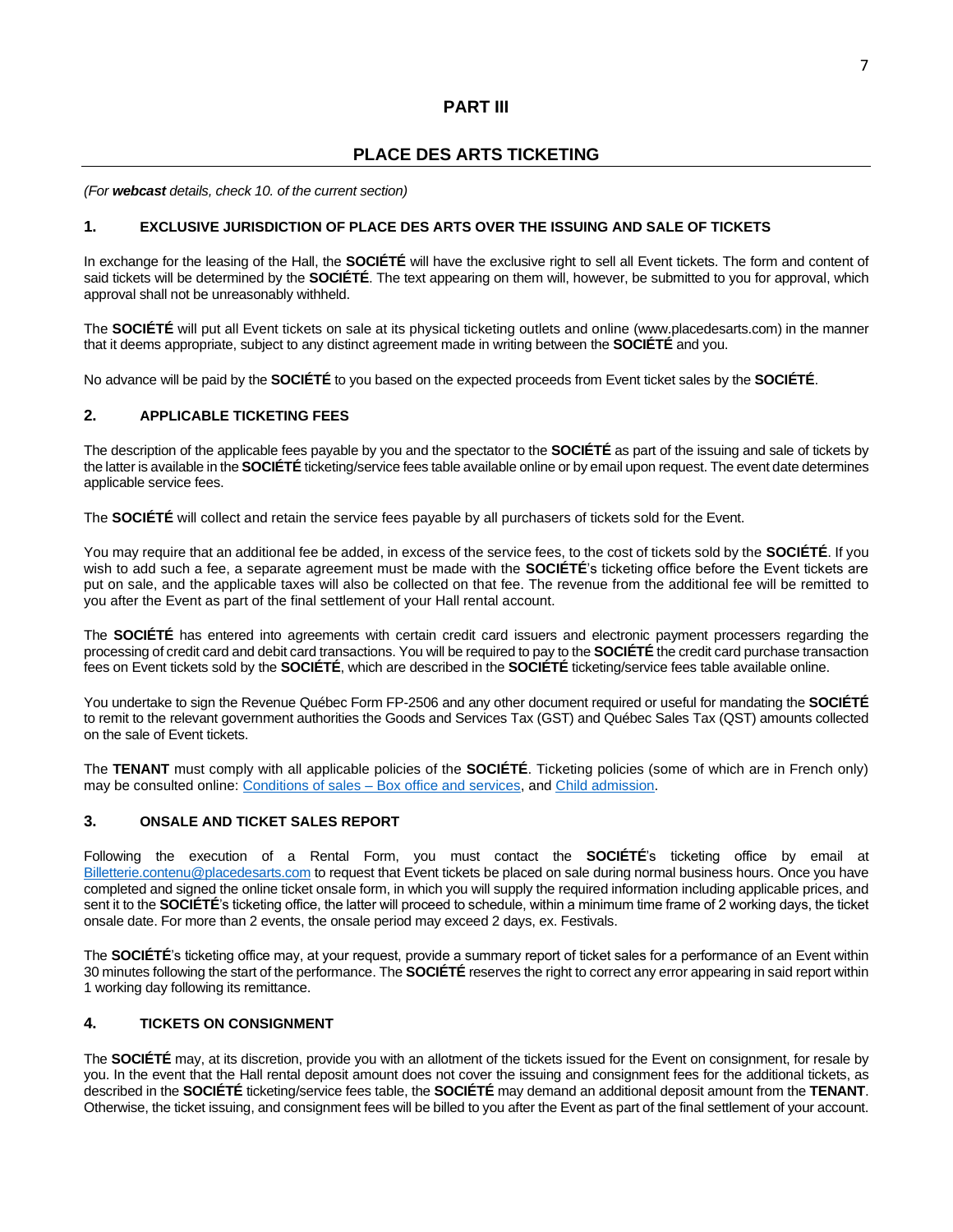Unused complimentary tickets as well as unsold tickets provided on consignment will be returned to the **SOCIÉTÉ**'s ticketing office no later than 1 business day following the Event performance. Non-returned tickets that were provided on consignment will be presumed sold, and the final settlement of your Hall rental account will be adjusted accordingly.

## **5. COMPLIMENTARY/FREE TICKETS**

A number of complimentary/free tickets will be provided to you for the first Event performance and any subsequent performance, as detailed below:

- a) When the Hall is the Salle Wilfrid-Pelletier: the first 100 complimentary tickets will be offered for the first performance and 30 complimentary tickets will be offered for all subsequent performances.
- b) When the Hall is the Salle Wilfrid-Pelletier (reduced configuration): the first 80 complimentary tickets will be offered for the first performance and 30 complimentary tickets will be offered for all subsequent performances.
- c) When the Hall is the Théâtre Maisonneuve: the first 60 complimentary tickets will be offered for the first performance and 20 complimentary tickets will be offered for all subsequent performances.
- d) When the Hall is the Théâtre Jean-Duceppe: the first 40 complimentary tickets will be offered for the first performance and 15 complimentary tickets will be offered for all subsequent performances.
- e) When the Hall is the Cinquième Salle: the first 30 complimentary tickets will be offered for the first performance and 10 complimentary tickets will be offered for all subsequent performances.
- f) When the Hall is the Salle Claude-Léveillée: the first 20 complimentary tickets will be offered for the first performance and 10 complimentary tickets will be offered for all subsequent performances.

These tickets will be issued by the **SOCIÉTÉ**'s ticketing office and will be subject only to the ticket issuing fee stipulated in the table of service fees found in the **SOCIÉTÉ** ticketing/service fees table available online. These tickets will be available in either paper or electronic format. In the event that the Hall rental is for a reduced seating configuration, the number of complimentary/free tickets offered for the first Event performance will vary.

In excess of the number of complimentary/free tickets stipulated above, a charge of \$2.26 plus taxes for each complimentary ticket issued will be payable to the **SOCIÉTÉ**.

The **SOCIÉTÉ** may, at your request, place your complimentary tickets at the **SOCIÉTÉ**'s ticketing office. An amount of \$0.50 plus taxes per envelope will be charged. The first 20 envelopes for each Event performance will, however, be provided free of charge.

#### **6. TICKETS FOR USE BY THE SOCIÉTÉ**

The **SOCIÉTÉ** will retain the following seats for its exclusive use:

- a) When the Hall is the Salle Wilfrid Pelletier: box seats 1, 5 and 7; parterre (floor) seats G1, G3, G5 and G7, H1, H3, H5 and H7, O51 and O53, plus the 12 fold-up seats in Corbeille row JJ and the 12 fold-up seats in Mezzanine row HH;
- b) When the Hall is the Théâtre Maisonneuve: seats D1, 3, 5, 7; E1, 3, 5, 7; and G1, 3, 5, 7;
- c) When the Hall is the Théâtre Jean Duceppe: seats G1, 3, 5, 7; and F1, 3, 5, 7;
- d) When the Hall is the Cinquième Salle: seats G1, G2, G3 and G4;
- e) When the Hall is the Salle Claude-Léveillée: seats D3, D5, D7, and D9.

## **7. SALE OF TICKETS AT A DISCOUNT OR BY ANOTHER PROVIDER**

If you wish to avail yourself of a discount ticket sale service, you must first agree with the **SOCIÉTÉ**'s ticketing office on the terms and conditions of such sales before beginning any procedure of this sort. For information on issuing complimentary tickets to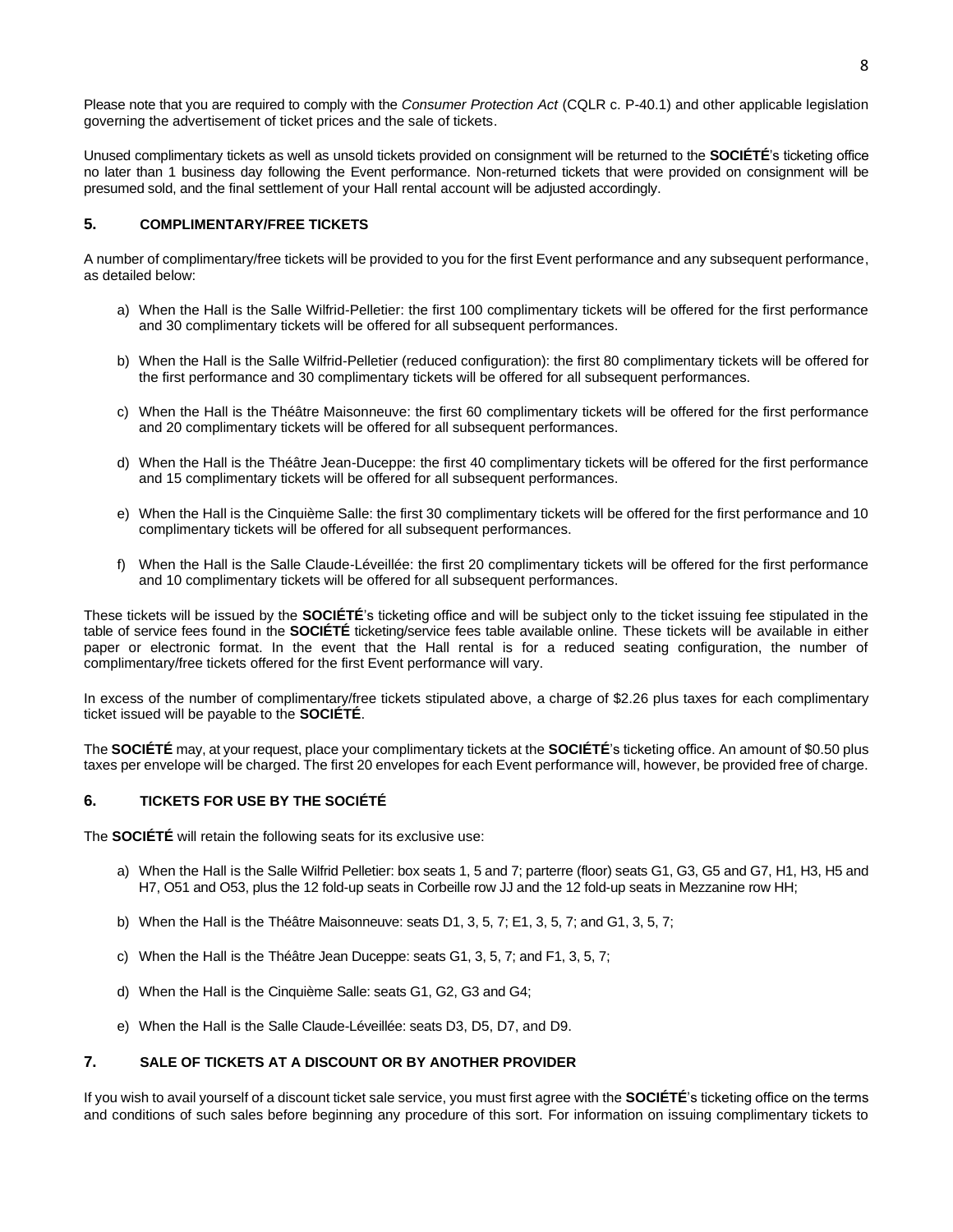persons accompanying holders of a Companion Leisure Card (tourist and leisure companion sticker for people with disabilities), or issuing of group tickets or children's tickets, please contact the ticketing office.

## **8. EVENT CANCELLATION OR REDUCTION IN THE NUMBER OF TICKETS AVAILABLE**

In the event that you cancel an Event performance for any reason whatsoever, the **SOCIÉTÉ** undertakes to reimburse all holders of tickets purchased from the **SOCIÉTÉ**'s ticketing office, via its telephone sales service, or via its online ticketing system, an amount equal to the sale price of said tickets plus the applicable service fees.

Provided that the cancellation of the Event performance is not attributable to an act or omission of the **SOCIÉTÉ**, you acknowledge and agree that the **SOCIÉTÉ** may retain the ticket transaction, issuing and cancellation fees collected from ticket purchasers and provided for in Section **Erreur ! Source du renvoi introuvable.** of this part of the Guide as compensation for ticketing services rendered by us.

## **9. HOURS OF OPERATION**

The **SOCIÉTÉ**'s ticketing office operates during the following hours:

**Telephone sales:** 514 842-2112 or toll-free, 1 866 842-2112. Monday to Friday, 10 a.m. to 6 p.m. Saturday, Noon to 6 p.m. (or the start of the last performance). Sunday and Holidays: schedule varies with the schedule of event performances.

#### **Box office**

Monday to Saturday: Noon to 6 p.m. (or one half-hour after the start of the last performance). Sunday and Holidays: schedule varies with the schedule of event performances. The Place des Arts box office closes at 6 p.m. on evenings when there are no event performances.

If the ticketing office must be open outside the regular box office operating hours stipulated above, you must reimburse the **SOCIÉTÉ** the cost of any and all overtime wages paid to our personnel on duty. The **SOCIÉTÉ** reserves the right to modify the above schedule, at its entire discretion and without prior notice.

**Online ticketing,** available 24/7: [placedesarts.com](http://www.placedesarts.com/)

## **10. WEBCASTING OF SHOWS**

The **SOCIÉTÉ** also offers a webcasting service for selling virtual tickets to an online show. The **SOCIÉTÉ** uses a virtual ticketing platform integrated to its box office services with Ticketmaster and the TicTacTix platform to rebroadcast its events. All webcasts are also available online on the ticketmaster.ca and ticketmaster.com platforms.

The **SOCIÉTÉ** has the exclusive right to issue and sell all virtual tickets for a virtual event that appears on its website. If the event is accessible via another platform, it will not be present on the **SOCIÉTÉ's** website. Your virtual show will be included in the **SOCIÉTÉ's** newsletter when it goes on sale and displayed on the home page under the Webcast tab. Virtual tickets are subject to the service fees listed in the **SOCIÉTÉ** ticketing/service fees table.

A \$250 minimum fee per webcast will be charged if there are less than 200 access sold. A credit card fee of 4% of the ticket price (before service fees), taxes included will also be payable to the **SOCIÉTÉ** on all purchases.

In the event of cancellation of a webcast, the service fees will be charged directly to you as a cancellation fee. The **SOCIÉTÉ** offers 15 complimentary or free virtual tickets to the event webcast. Beyond this number, a fee of \$2.50, plus taxes, for each virtual complimentary ticket issued will be payable to the **SOCIÉTÉ**.

It is the responsibility of the **TENANT** to broadcast live or to integrate its video content into the online broadcasting software according to the parameters established by the **SOCIÉTÉ**. The **SOCIÉTÉ** offers customer support during the event broadcast.

You will have access to the customer data of virtual ticket buyers following a broadcast (last name, first name, e-mail, language, postal code, and amount paid).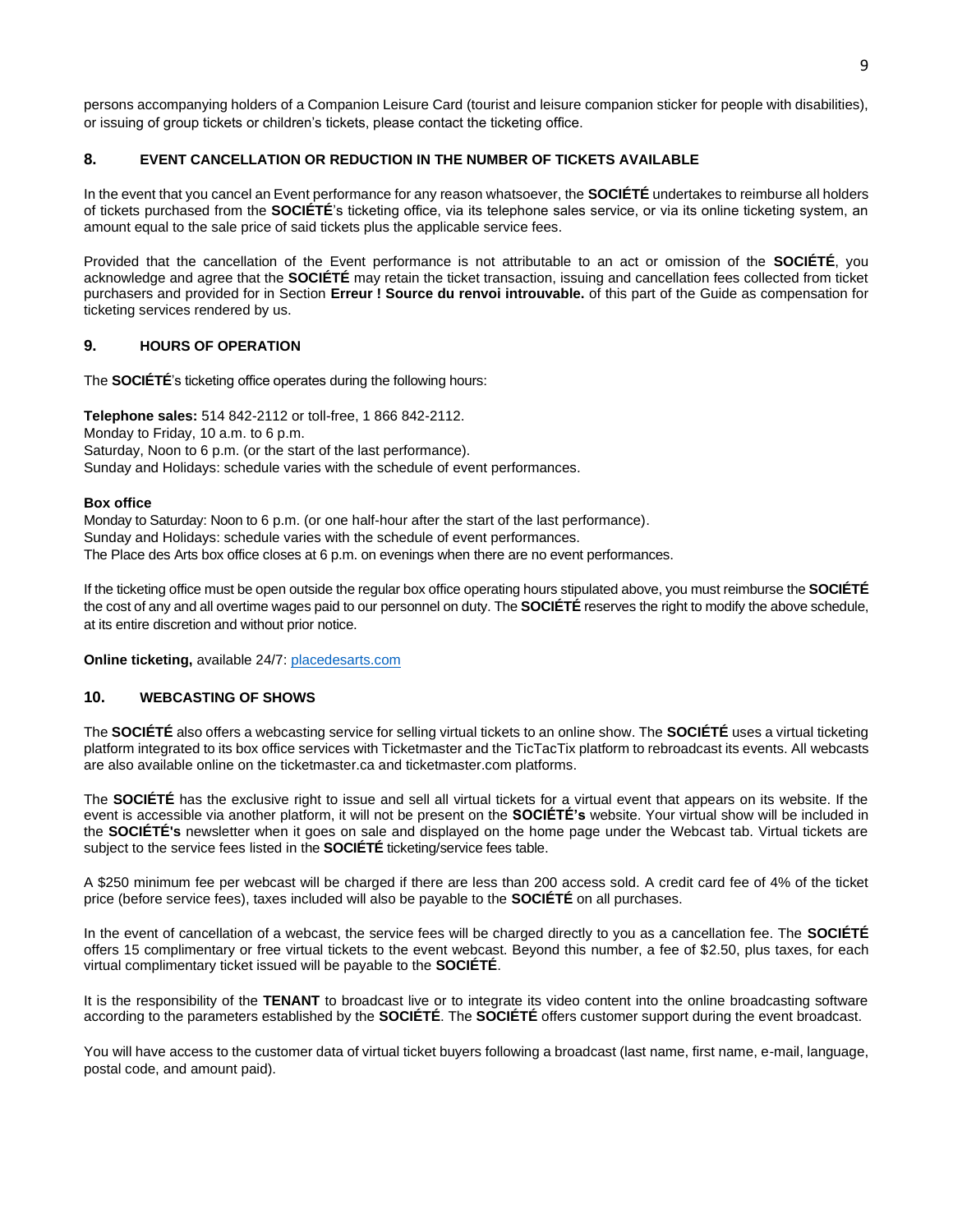## **PART IV**

# **RECEPTIONS AND USE OF HALL FOYERS AND LOBBIES**

## **1. INFORMATION TO BE PROVIDED BY THE TENANT**

In order to facilitate the holding of your Event, you must provide to the **SOCIÉTÉ** as soon as possible following the signing of the Rental Form, but in no case less than 1 month before the first performance of the Event, any request to use any of our lobbies or Salon d'honneur.

You will need to complete the relevant form (available online; [rent an area\)](https://placedesarts.com/en/produce-event/rent-area) to provide a description of your needs and the following information:

- Date, start and end times, name of reception, location;
- Expected number of people;
- Schedule of reception;
- Name and contact information of person in charge of reception;
- Beverage service needs (alcoholic or non-alcoholic), as applicable;
- Furniture needs, as applicable;
- Name and contact information of caterer, as applicable;
- Technical needs, as applicable;
- List of personnel of organization and of third-party providers;
- List of deliveries (materials, date and time) by third-party providers.

The form must be submitted via e-mail to the **SOCIÉTÉ**'s Customer Service team at: [receptions@placedesarts.com.](mailto:receptions@placedesarts.com)

The **SOCIÉTÉ** requires this information to ensure that the planned use of a lobby or Salon d'honneur of any Hall, including installation of any furniture, is possible and compliant with the safety standards applying to that Hall and its various components, and is not likely to inconvenience other users of the Hall. The **SOCIÉTÉ**'s operations manager may, as part of Hall operations management and at its entire discretion, reject or request changes to proposed installations, or demand any other change that they deem necessary.

## **2. APPLICABLE FEES FOR RECEPTIONS AND USE OF A LOBBY OR SALON D'HONNEUR**

The list of applicable fees for receptions and use of a lobby or Salon d'honneur can be provided upon request. All applicable fees for the use of a lobby or Salon d'honneur will be billed to you directly by the **SOCIÉTÉ**, without exception.

It is agreed, however, that no extra rental fee will be billed to you for use of a LOBBY OR Salon d'honneur adjoining a Hall that you have rented in full pursuant to the Rental Form.

If the reception is held outside the 4-hour time block beginning 1 hour 15 minutes before the start of each Event performance, you will be billed for overtime worked by the ushers and supervisor, in accordance with Paragraph 3.1.5 of the Master Agreement.

## **3. BAR SERVICE PROVIDED BY PLACE DES ARTS**

The **SOCIÉTÉ** is the exclusive provider of alcoholic beverages consumed in the Halls. A list of products offered by the **SOCIÉTÉ** is available upon request; some products are subject to exclusive sponsorship agreements. For all products in inventory, only consumed products or uncorked bottles will be billed to the **TENANT**.

Two plans are available to the **TENANT**:

- a) **Reception bar:** The **TENANT** uses the **SOCIÉTÉ**'s products. The wages of the **SOCIÉTÉ**'s bar service personnel are included in the price of the beverages. An additional gratuity (tip) charge of 15% applies.
- b) **Corkage fee bar**: The **TENANT** uses their own products with the consent of the **SOCIÉTÉ**. The **SOCIÉTÉ** will accept a corkage fee plan only if the **TENANT** is a duly registered not-for-profit organization and provides the **SOCIÉTÉ** with a copy of its constating documents confirming same. The corkage fee plan cannot be transferred to a third party. The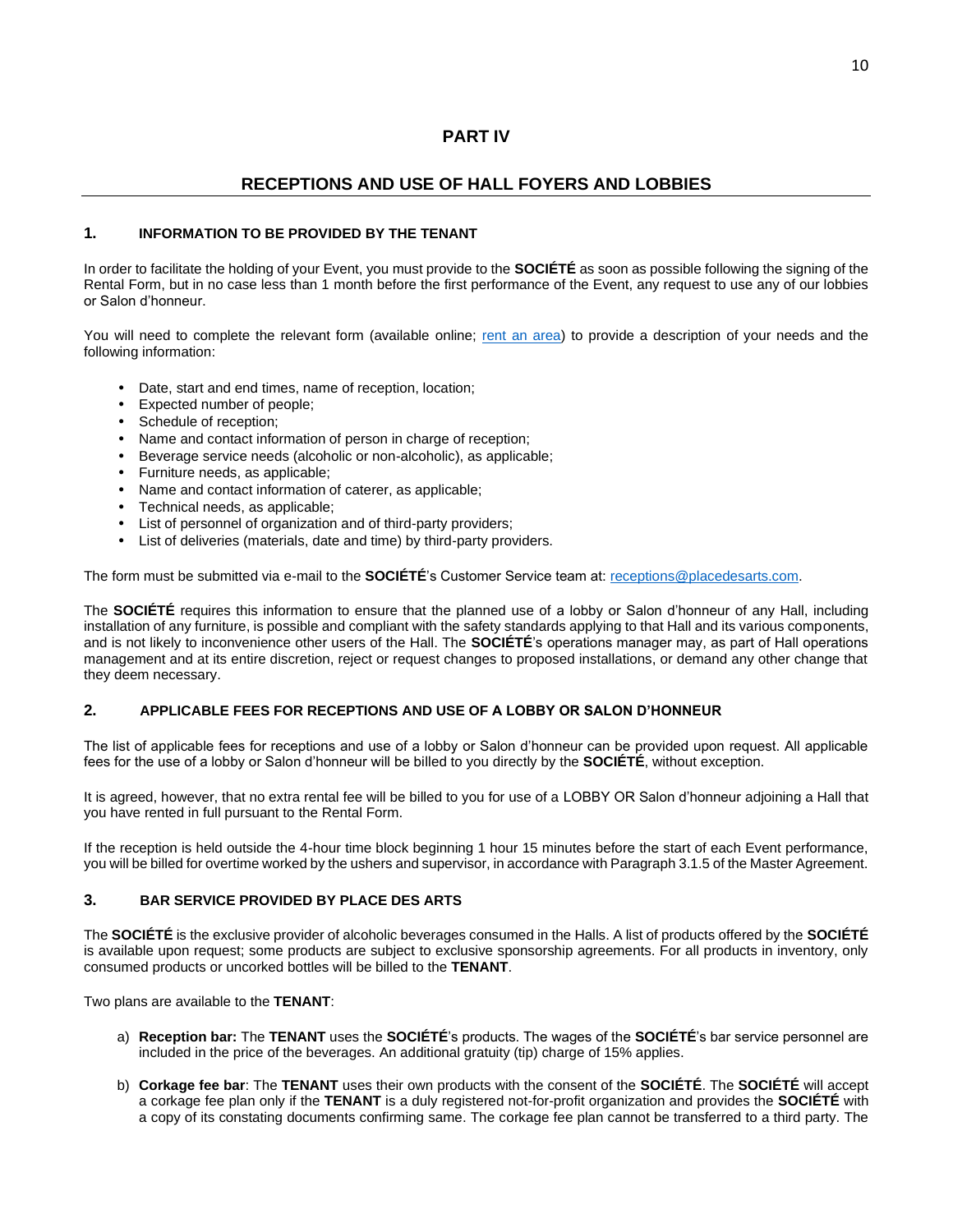alcohol served must be stamped and must bear the **SOCIÉTÉ**'s SAQ code. For more details, please refer to Section 9 of this part of the Guide. The wages of the bar service personnel will be billed in addition to the applicable corkage fee.

## **4. CATERING SERVICE**

The **SOCIÉTÉ** does not employ an exclusive caterer; you are authorized to hire the caterer of your choice. Upon request, the **SOCIÉTÉ** can provide a list of environmentally responsible caterers who regularly work at Place des Arts.

The **SOCIÉTÉ** will bill you directly and collect a 10% fee, before taxes and tips, on food served by the caterer. You are responsible for providing the **SOCIÉTÉ** with a copy of the caterer's invoice no later than the day after the Event.

The caterer's setup is subject to the prior approval of the **SOCIÉTÉ**'s operations manager at least 10 business days before the Event is held. The caterer must also comply with the rules and procedures implemented by the **SOCIÉTÉ**. No cooking, frying or gas canisters are permitted in Hall foyers and reception halls; warmers / hot plates are allowed.

## **5. USHERS AND COAT CHECK**

The **SOCIÉTÉ**'s personnel is responsible for guest welcoming and crowd control.

Coat check service can be provided for guests during the period when this service is in operation (October 1 to April 30). A fee of \$3 per coat will be charged only to the **TENANT**. If coat check service is offered to guests between May and October, the salary of a coat check attendant will be billed in addition to the per-coat fee previously described, which will be charged to guests unless the **TENANT** wishes to pay them. If the Hall in question is the Cinquième Salle and coat check service is required, the coat check attendant's salary will be billed at all times and per-coat fees charged to guests, unless the **TENANT** wishes to pay them.

## **6. SPACE LAYOUT**

No furniture in the Hall foyers may be moved for any reason whatsoever without the consent of the **SOCIÉTÉ**.

Furniture (including tables, chairs, tablecloths, easels, stanchions, etc.) is available for rental from the **SOCIÉTÉ**. Applicable fees list is available upon request. You may also rent such equipment from suppliers other than the **SOCIÉTÉ** and, with the prior consent of the **SOCIÉTÉ**, install them in the lobbies or Salon d'honneur.

With regard to commercial/corporate visibility outside the Hall entrances, any setup in the Espace culturel George-Émile Lapalme (ECGEL, the public space immediately adjacent to the doors to the Halls) must be approved by the **SOCIÉTÉ**'s Event Operations Manager as well as its Communications and Marketing department.

Any product sampling or promotional activations in our lobbies or Salon d'honneur is subject to approval by the Events Operations Manager. Setup of tasting or sampling stands is permitted in our lobbies or Salon d'honneur. Depending on the product distributed, Place des Arts personnel may be required to perform distribution. Fees apply.

### **7. MERCHANDISE SALES**

All sales of Event-related merchandise are subject to the prior approval of the **SOCIÉTÉ**.

The **SOCIÉTÉ** offers two options for merchandise sales:

- a) **When the Hall is the Salle Claude-Léveillée, Théâtre Jean Duceppe or Cinquième salle:** All merchandise sales must take place in a space at the entrance to the Hall, outside the ticket barrier. Sales will be made by your personnel. No extra fees applicable
- b) **When the Hall is the Salle Wilfrid Pelletier or Théâtre Maisonneuve**: All merchandise sales will be in the lobby, and will be made by the **SOCIÉTÉ**'s personnel at no extra charge for Salle Wilfrid-Pelletier and Théâtre Maisonneuve. A fee of 10% of the sale price of CDs/DVDs and of 20% of the price of any other merchandise item will, however, be charged for items sold by the **TENANT**, who must provide ahead of time their GST and QST registration numbers.

Sales of merchandise at the entrance to the Hall, outside the ticket barrier, may be conducted by the **TENANT**. The **SOCIÉTÉ** will charge a fixed fee of \$200 in such cases. The **SOCIÉTÉ** will supply tables with tablecloths as needed.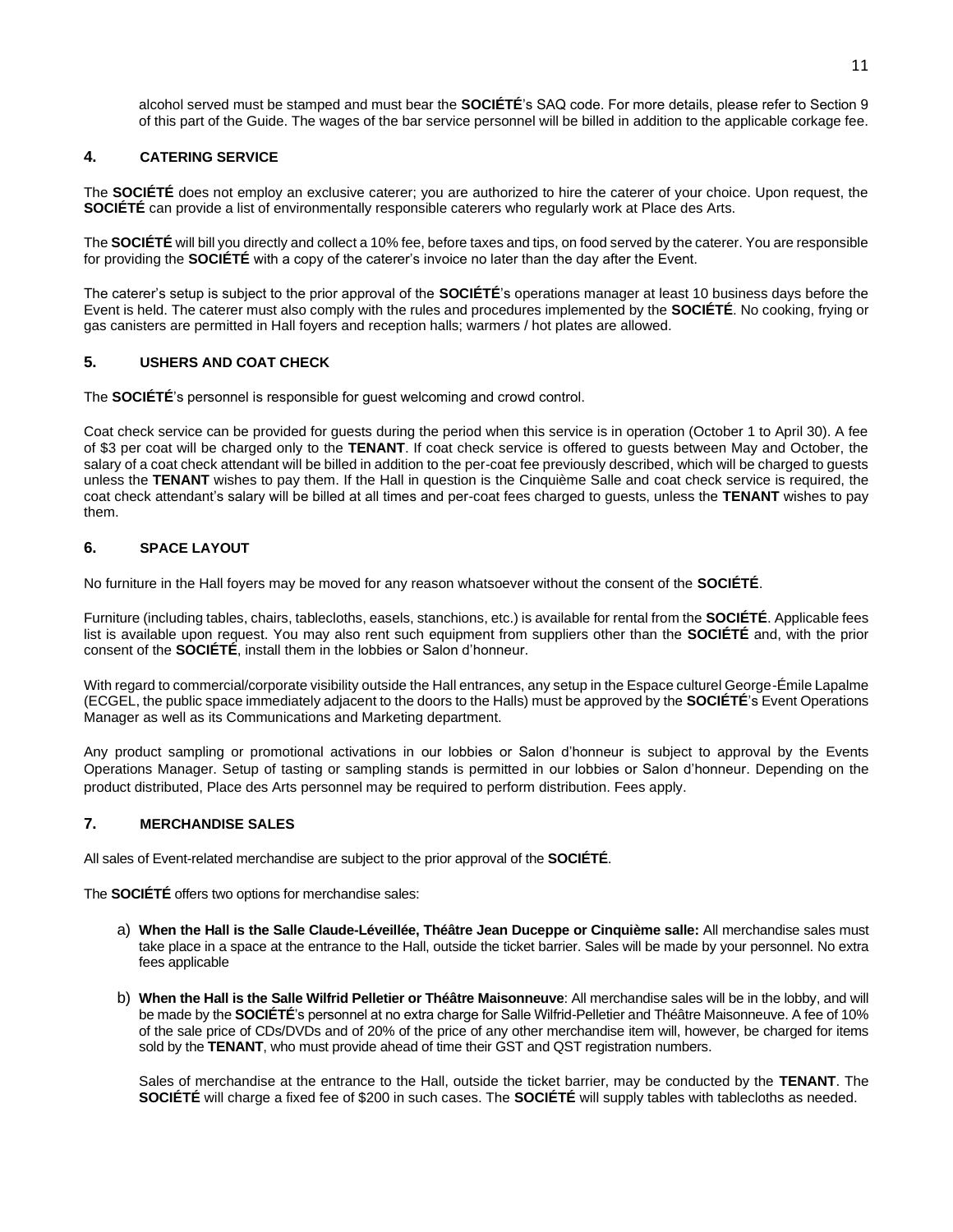## **8. TECHNICAL EQUIPMENT**

The **SOCIÉTÉ** makes the following equipment available to **TENANTS** for receptions/events in the lobbies or Salon d'honneur: sound system, microphone, lectern, CD player for background music and, two speakers (the "**Supplied Equipment"**).

No rental fee is charged for the use of this technical equipment if the Hall has been rented in full pursuant to the Rental Form. If the Rental Form is for the use of a foyer or reception hall only, you must hire, at your expense, a technician to operate the equipment, which will be rented to you by the **SOCIÉTÉ**, and who will work under the supervision of a technical manager employed by the **SOCIÉTÉ**, whose services will be billed to you. You are responsible for leasing, from a third-party provider at your expense, any technical equipment that you require other than the Supplied Equipment.

The **SOCIÉTÉ** provides wireless Internet connectivity (Wi-Fi) free of charge. The password will be provided to you by the **SOCIÉTÉ**'s Events Operations Manager, upon your request.

## **9. ALCOHOLIC BEVERAGES CONSUMPTION**

Pursuant to the requirements of the *Act Respecting Liquor Permits* (CQLR, c. P-9.1), all alcoholic products consumed at Place des Arts (including but not limited to the lobbies, Salon d'honneur, stages, backstage areas, the *grand hall culturel* and the Place des Arts esplanade [outdoor plaza]) must bear the stamp of the SAQ or of authorized brewers.

Wine bottles must bear the appropriate SAQ stamp (the **SOCIÉTÉ**'s SAQ code is supplied upon request by the event operations manager). Beer bottles must be stamped CSP (*consommation sur place* / for on-premises consumption). Bottles of wine, spirits, champagne, or beer purchased from an SAQ outlet, a convenience store or a grocery store are forbidden and may not be used or consumed at Place des Arts.

You may also purchase these products directly from the **SOCIÉTÉ**, subject to availability.

## **10. SOCAN / RÉ:SONNE FOR EVENTS IN THE LOBBYS**

If the Event happening in a lobby or Salon d'honneur includes a musical performance or other work that is part of the repertoire of SOCAN (the Society of Composers, Authors and Music Publishers of Canada), Re:Sound / Ré:Sonne or another copyright management collective, the **SOCIÉTÉ** will bill you the applicable fees charged by these organizations.

#### **11. DELIVERIES**

All deliveries must be made to the Place des Arts loading dock at 1444, rue Saint-Urbain, Montréal, Québec H2X 2M5. You must supply your own transport carts/trolleys, as none are provided by the SOCIÉTÉ.

## **12. PARKING**

The Place des Arts underground parking garage is accessible via Rue Saint-Urbain. A preferential rate is available to the public on show nights via the Place des Arts website or directly at the entrance.

If you wish to offer your guests an entry to our parking garage, you have two options:

- a) **Prepaid parking**: You may purchase prepaid parking tickets from the **SOCIÉTÉ**'s ticketing office (both printed and electronic tickets are available). Guests are guaranteed parking spots in this case. Quantities are limited, however. No refunds are possible.
- b) **Parking vouchers**: You may request that parking vouchers be issued by the parking garage (printed vouchers only). Parking spots are not guaranteed. Parking vouchers are issued at no charge and can be personalized. Parking charges will be billed once the Event is over, based on the number of vouchers redeemed.

For further information or to take advantage of one of these options, please contact a parking supervisor at 514 285-4248, Monday to Friday during Place des Arts business hours.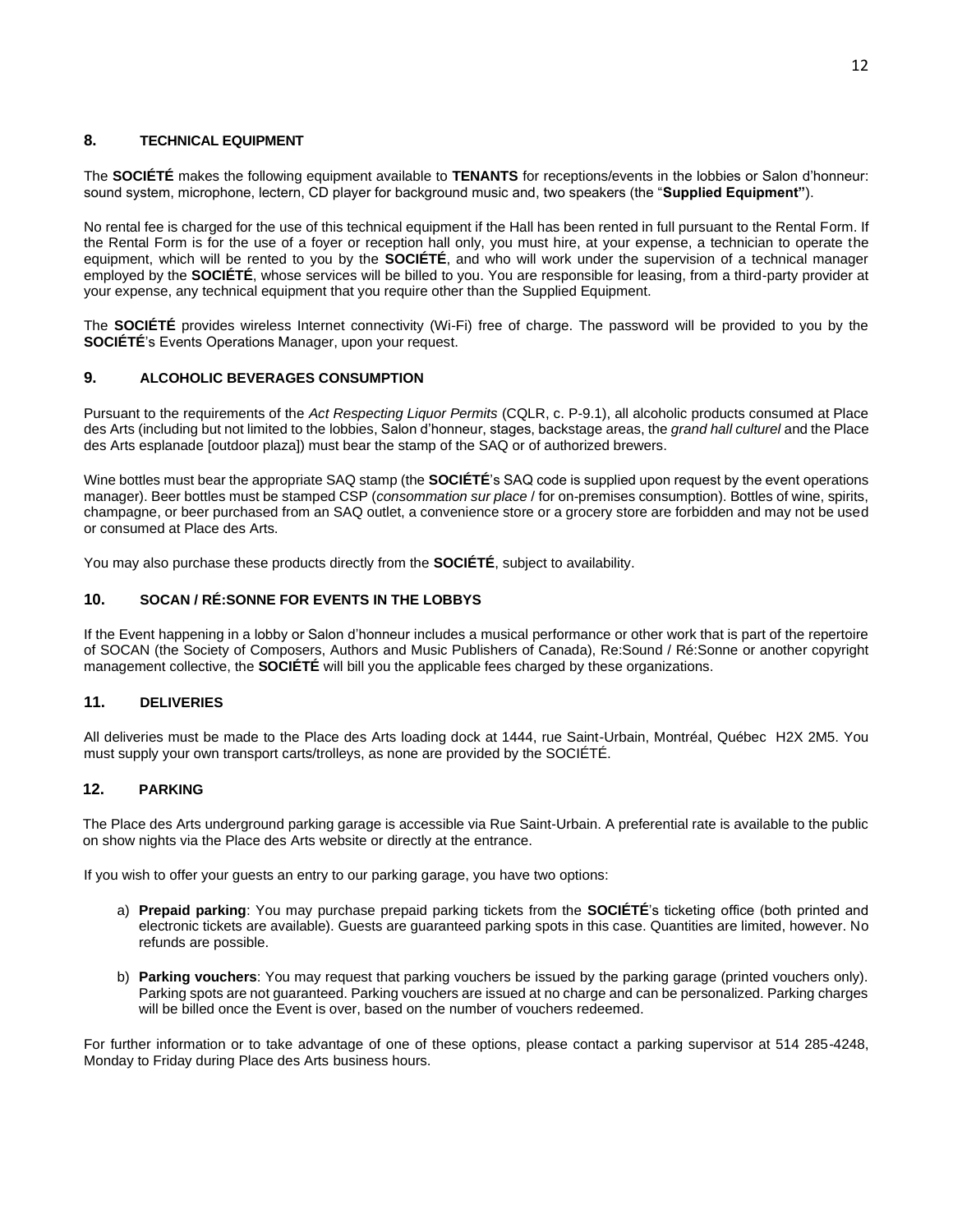# **MARKETING**

## **1. Advertising and posters**

Purchase of advertising time and space in electronic and print media as well as production of advertising material for promotion of events the responsibility of the **TENANT**.

You undertake to contribute to the reach and reputation of the **SOCIÉTÉ** in conjunction with all events presented or recorded at Place des Arts during the period in question, without exception. The visibility of the **SOCIÉTÉ** may be in the form of, among other things, the **SOCIÉTÉ** logo, verbal mention of the name of the **SOCIÉTÉ**, a reference to the **SOCIÉTÉ**'s website (PlacedesArts.com tag), a text or any other mutually agreed-upon form. This visibility must be systematically provided in the following communications tools:

- News release (mention, logo or PlacedesArts.com tag);
- Advertising campaign: postering and television commercials (PlacedesArts.com tag);
- Website, social media and newsletters (PlacedesArts.com tag);
- Print media, season brochures and evening programs (PlacedesArts.com tag);
- Any other promotional media developed during the term of the agreement (logo or PlacedesArts.com tag);

This applies to all performances presented at Place des Arts or via webcast.

The rules for advertising on radio, in advertising media and in digital media are described below. The **PARTIES** agree to undertake these discussions in good faith and to seek to contribute to the reach and reputation of their respective brands.

## **2. Advertising and promotional services available**

#### **2.1 Publications**

The **SOCIÉTÉ** agrees to regularly support, at its expense, the programming presented by you and to promote each performance using various marketing tools such as a newsletter, its website and social media platforms, or any other medium of similar reach developed by the **SOCIÉTÉ**.

The content and format of the above-mentioned publications will be determined jointly with you depending on the medium selected based on the materials provided by you. If new media are developed or new needs in terms of materials are required, the **SOCIÉTÉ** will issue a request to that effect to you.

The **SOCIÉTÉ** reserves the right to alter or discontinue, in whole or in part, any publication. In such a case, the **SOCIÉTÉ** undertakes to act in good faith and to inform you in writing of its decision to alter or discontinue the publication.

#### **2.2 Promotional media**

The **SOCIÉTÉ** makes a variety of promotional media available to you.

The **SOCIÉTÉ** makes space available to you in the ticketing and calendar sections of the Place des Arts website to announce current and upcoming performances in its Halls and via webcast. Corporate events are not included in this offer.

Ahead of the Event onsale date, you must provide Marketing [\(servicemarketing@placedesarts.com\)](mailto:servicemarketing@placedesarts.com) with the following information:

- Title of show OR name of artist OR name of group;
- Description of Event in French and English;
- High-definition JPEG image, minimum 1600 x 1064 pixels (landscape format);
- Please include a photographer credit, if applicable;
- No logo or text must appear in the image;
- Links to royalty-free video content hosted on sites such as YouTube, Dailymotion, Vimeo, etc. (optional);
- It is strongly advised to use WeTransfer or a similar file transfer service for files exceeding 5 MB.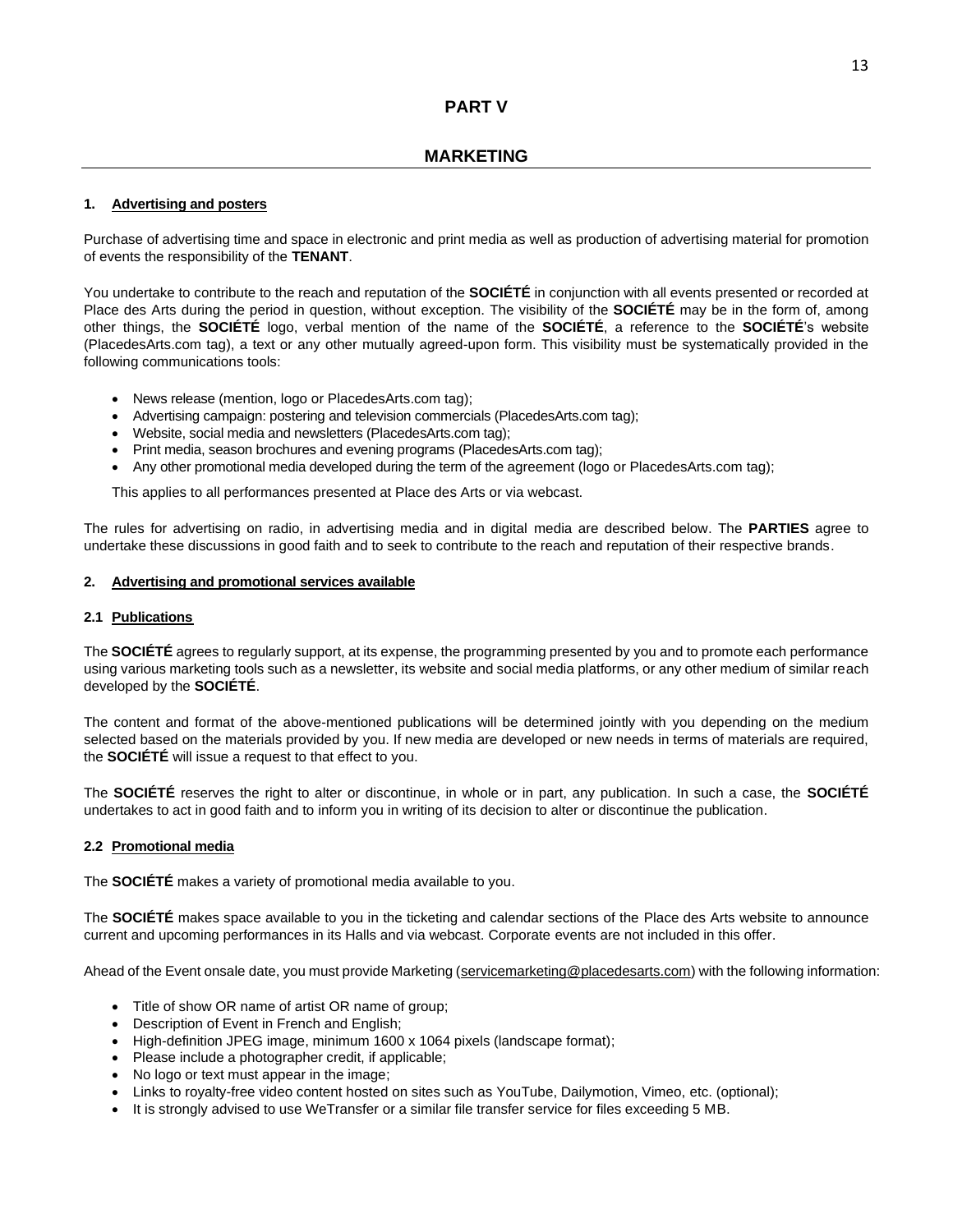Note: The **SOCIÉTÉ** reserves the right to modify texts received and to reframe images received in accordance with the format and mandate of its promotional tools, without submitting any proofs for your approval. Items listed above should be received by noon on the Monday preceding the on sale.

## **2.3 Display advertisements at red-carpet or media premiere**

You are forbidden at all times from installing self-supporting banners and/or posters on stands outside the Halls except on specific special premieres (see below).

Display of such promotional tools will be authorized inside the Hall foyers only, in the locations designed for this purpose.

## **2.3.A Red-carpet and media premieres: display advertising and product sampling in the ECGEL**

Only the **SOCIÉTÉ** is entitled to organize advertising activities, including product sampling and display advertising (wrapping) in the ECGEL and the other public spaces within the Place des Arts block. The **SOCIÉTÉ** intends to consult with you in the event that advertising wrapping is planned in the spaces identified for that purpose in the ECGEL and indicated on the map provided at the end of the current section, hereto so as to minimize impact on any of your in-Hall principal sponsor(s).

You may set up self-supporting banners or posters on stands inside the Hall foyer only, in the locations set aside for that purpose.

Notwithstanding the foregoing, the **SOCIÉTÉ** permits **TENANTS** to use, when audience members arrive for premiere or redcarpet performances, the protected area in front of the Hall (indicated on the map), to sponsorship activations for your in-Hall principal sponsor(s), subject to the prior approval of the **SOCIÉTÉ**, which the latter may refuse to grant, only if such activity conflicts with the **SOCIÉTÉ**'s principal advertiser(s) in the ECGEL. You must install your materials no earlier than 90 minutes before curtains-up and begin the activity 60 minutes before curtains-up. You must clean up and leave the protected area no later than 30 minutes into the performance.

The **PARTIES** undertake to act in good faith and co-operate in the enforcement of this clause so as to ensure an optimum customer experience.

## **2.3.B Official vendors of the SOCIÉTÉ in foyers**

While in the Hall foyers, you agree to comply with the agreements of the **SOCIÉTÉ**'s current and future official vendors with regard to the sale of bar and vending-machine products (spirits, wine, beer, juice, water, food products and express catering) as well as equipment for the enhancement of customer services (e.g., display screens, furniture, lighting), and with the collective labour agreements in force at the **SOCIÉTÉ**.

Therefore, before entering into a commercial agreement with a third party to hold any sponsorship activation in any of the Halls' foyers, you must ensure that any such agreement you may wish to enter into does not contravene the agreements of the **SOCIÉTÉ**'s official vendors, the collective labour agreements in force at the **SOCIÉTÉ**, the exclusivities awarded to **SOCIÉTÉ** tenants, or any regulations in force.

## **2.4 Display advertisements**

The **SOCIÉTÉ** makes paper, backlit and digital display advertisement spaces available to you free of charge to advertise ongoing and upcoming shows in its Halls. These spaces are located at the ticketing office as well as in the PdA commercial spaces (in the corridors leading to the métro station and the parking garage). You are responsible for printing/production of display ads to promote the Event.

Content of display advertisements (paper, backlit and digital) and mandatory tag. All types of display advertisement must comply with the following requirements:

When dealing with the **SOCIÉTÉ**, you must respect the **SOCIÉTÉ**'s language-of-display standards, which are stipulated in our *[Policy relative to the use and quality of the French language](https://placedesarts.com/sites/default/files/politique-langue-francaise-2018.pdf)* (policy available in French only).

Mandatory text requirements:

- Text must be in French.
- If the show is presented in a language other than French, a note must be included at the bottom of the display ad, in French, explaining that the show is presented in another language.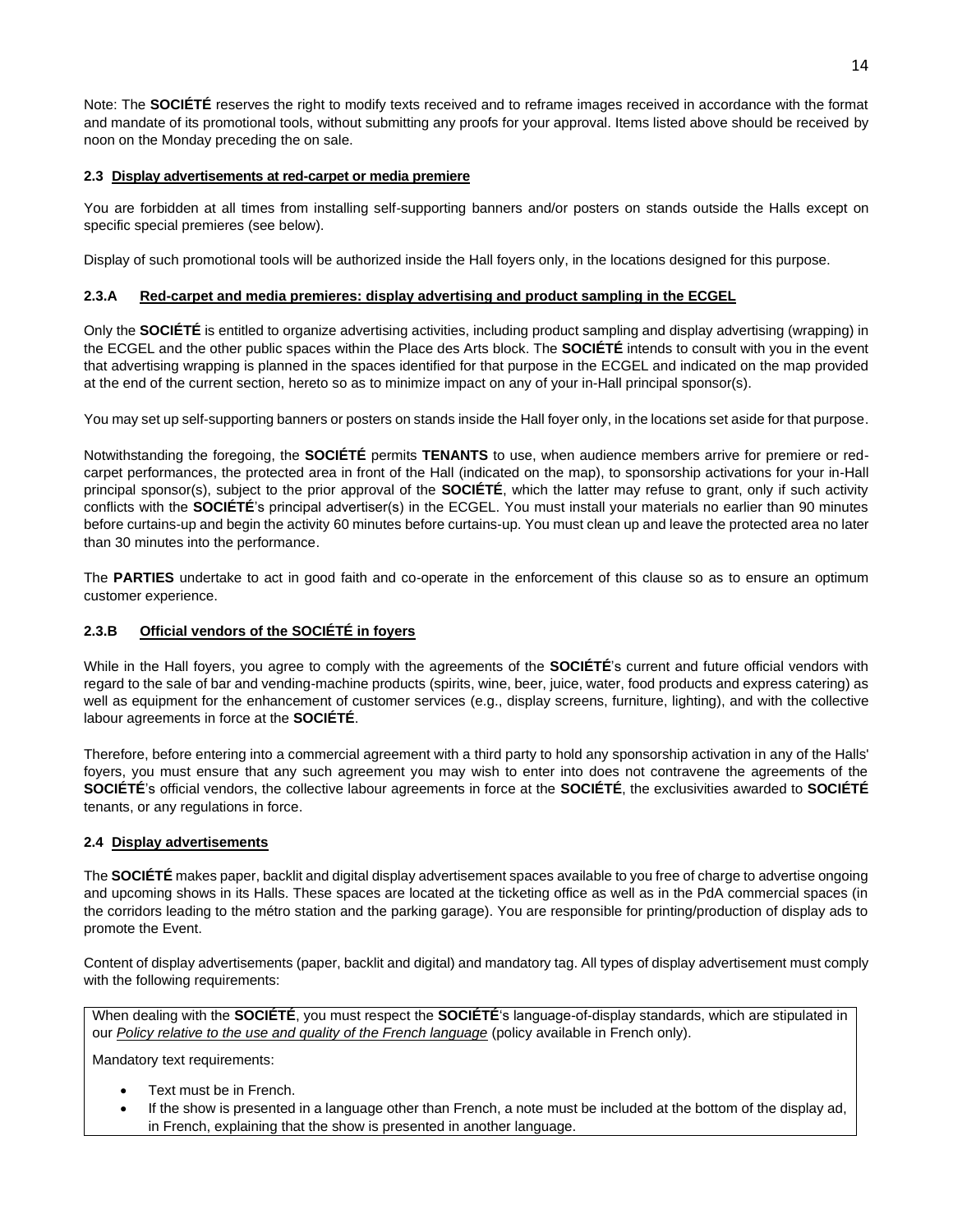• The **SOCIÉTÉ** recommends that you not post any ticket prices on display advertisements.

*\*You are not required to include the phone numbers of the SOCIÉTÉ's ticketing office.*

The date(s) of the Event performance(s) and the mandatory tag\* must appear on all display advertisements. The mandatory tag\* must extend to one-third of the width of the display ad.

*\*The mandatory tag consists of the PdA symbol and its website address.*

The various versions of the tag are available via this link to our [logos and graphics standards.](https://placedesarts.com/en/about-us/logos-and-graphic-chart)

**CD** PlacedesArts.com

**cb** PlacedesArts.com

*\*Examples of the mandatory tag:*

All visuals must be sent and approved by the **SOCIÉTÉ** before printing. The **SOCIÉTÉ** reserves the right to reject any display advertisements with content that does not comply with its quality standards, or that it deems offensive. Please plan 3 to 5 days for final approvals. \*A JPEG or PDF file must be sent to [servicemarketing@placedesarts.com](mailto:servicemarketing@placedesarts.com)

Display of digital and backlit advertising will begin approximately 30 days before the first Event performance and end the day after the final performance, subject to availability. Please allow a maximum of 5 business days for installation of the advertising. Note that the **SOCIÉTÉ** does not make any changes to advertising during the Holiday period, which is usually between December 20 and January 6.

## **Specifications for backlit display advertisement (available for all Halls except the Salle Claude-Léveillée)**

- Up to 2 display advertisements per Event (subject to availability);
- Formats: 37 in. (94 cm) wide x 55.5 in. (141 cm) high including bleed space (must not contain any text) of at least 1 in. (2.54 cm) around the entire perimeter.
- The mandatory tag\* must appear on all display advertisements. The mandatory tag\* must extend to one-third of the width of the display ad.
- The name/title, venue, date(s), and time of the Event performance(s)

The **SOCIÉTÉ** recommends use of Backlite, Translucent, Duratrans or equivalent media for printing of backlit display advertisements.

#### **Specifications for paper display advertisement**

- 1 printed poster may be displayed inside the **SOCIÉTÉ**'s ticketing office posters will be displayed in chronological order, subject to available space;
- Format: 24 in. (61 cm) wide  $x$  36 in. (91.5 cm) high.
- The mandatory tag\* must appear on all display advertisements. The mandatory tag\* must extend to one-third of the width of the display ad.
- The name/title, venue, date(s), and time of the Event performance(s)

#### **Delivery address for print display advertisements and all printed materials**

Materials must be delivered between 9 a.m. and 3 p.m., Monday to Friday, to: Magasinier, 1444, rue Saint-Urbain, Montréal, (Québec) H2X 2M5.

## **Conservation/Destruction**

You must notify the SOCIÉTÉ whether you wish to recover your advertising materials after the display period. All unclaimed advertisement materials will be sent to recycling 30 days following the end of the display period.

## **2.5 Digital display advertising**

The **SOCIÉTÉ** complex is equipped with a digital display network. Your digital advertisement will be displayed in one or more of the following zones, subject to availability: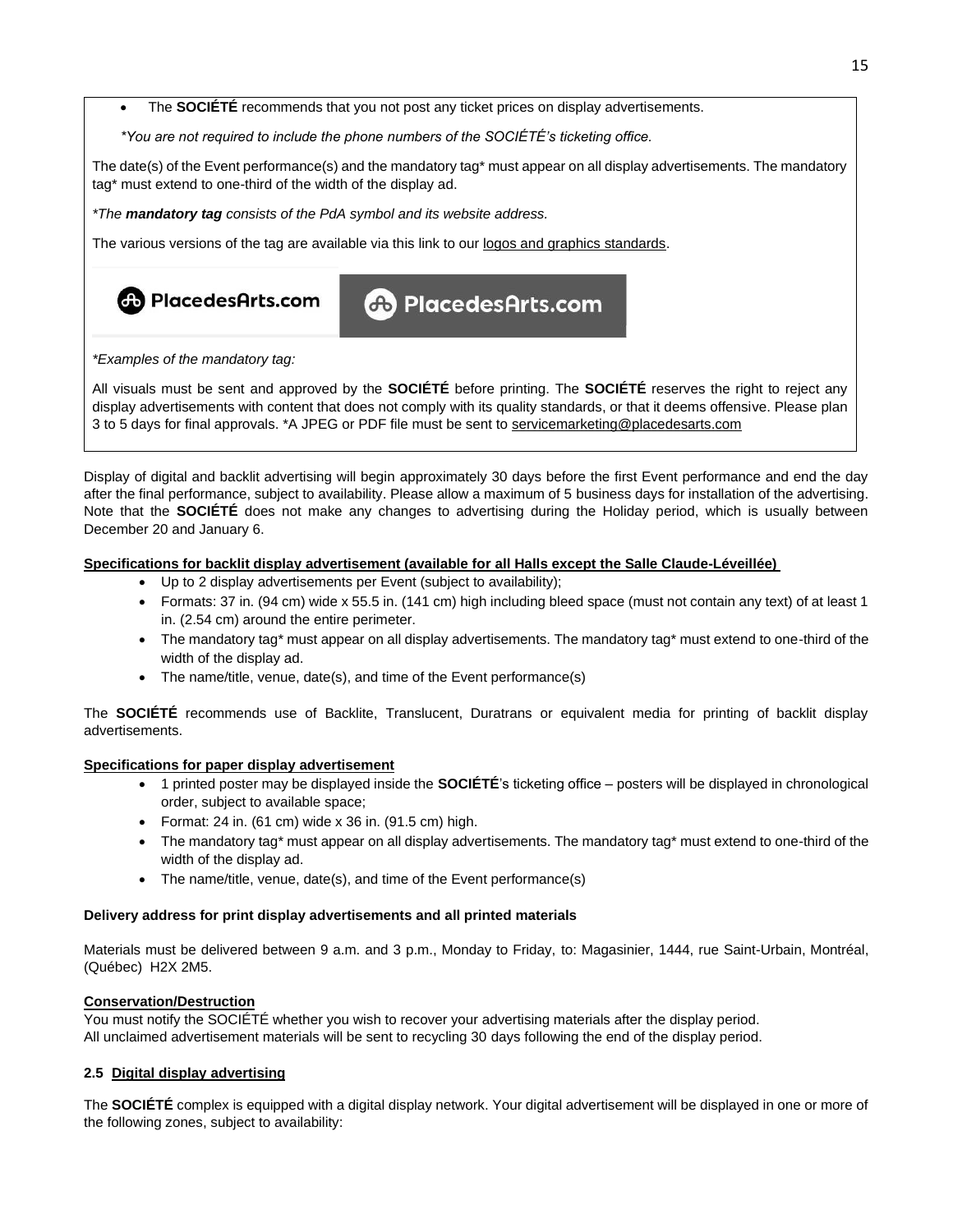- Artwork by Granche / Place Deschamps
- Columns in front of the Salle Wilfrid-Pelletier
- Columns in front of the Maison symphonique de Montréal
- *Enfilade*
- 7 screens near Sainte-Catherine St.
- Screens in the ticketing booth

\*The event poster cannot be displayed on the screens at the Hall entrance, which serve to display signage content only, with a visual of the event and its title drawn from the Place des Arts website.

## **Format and visibility**

You must provide visuals to the **SOCIÉTÉ** for approval no later than 15 days before the first Event performance, and allow 3 business days for them to be added to the display loop.

• Format: JPEG, quality 100%, 1080 x 1920 pixels (portrait format)

Digital advertisements are displayed on a rotating basis for 10 seconds at a time per 10-minute loop.

To rent extra advertising spaces or for any question about the print and digital advertisement display network, please contact [servicemarketing@placedesarts.com.](mailto:servicemarketing@placedesarts.com)

## **Sponsor mode on display screens at Hall entrances**

You are entitled to display the logo(s) of your sponsor(s) on the screens at the Hall entrances designed for this purpose.

These screens provide increased visibility for the logos of event partners, presenters and sponsors. This mode is displayed for 10 seconds at a time on the screens at Hall entrances on performance days only and alternates with the visual of the event and the Place des Arts signage.

- 1. JPEG file, 1080 x 1920 pixels, RGB, 100% quality;
- 2. Black background **mandatory** (ideally, logos should be monochrome);
- 3. A statement such as "*Une présentation de*" ("Presented by") is mandatory to provide context for the logos;
- 4. A clear space with no content, 70 pixels wide, is required on all four sides;
- 5. Maximum 2 files per production; files will be displayed alternately, not consecutively;
- 6. Your compliant files must be sent via e-mail [\(servicemarketing@placedesarts.com\)](mailto:servicemarketing@placedesarts.com) to the **SOCIÉTÉ** for approval at **least 5 business days** before the first Event performance, failing which the **SOCIÉTÉ** cannot guarantee that they will be displayed. The **SOCIÉTÉ** cannot make any changes to the visuals you provide (e.g., rotation, encoding, graphics). In the event of any technical issues, the **SOCIÉTÉ**'s personnel reserve the right to cease display of the messages.

## **Display advertisements in foyers**

The primary purpose of the screens is to avoid clutter (e.g., self-supporting banners or other display media) in the foyers and convey important messages to your target customer group.

## **General rules governing advertising materials permitted on screens in Halls (except the Salle Claude-Léveillée) and their foyers.**

The following rules apply to advertising materials on the screens in the Halls (except for the Salle Claude-Léveillée) and their foyers:

- 1) All advertising messages must be sent via e-mail [\(servicemarketing@placedesarts.com\)](mailto:servicemarketing@placedesarts.com) to the **SOCIÉTÉ** for approval **at least 5 business days** before the first Event performance;
- 2) You are forbidden to promote any show or event not taking place in one of the Halls;
- 3) You are permitted to display logos of sponsors of your Event or fundraising event even if the fundraising event is not taking place at PdA;
- 4) You are permitted to solicit donations for your foundation or non-profit organization, as applicable;
- 5) You must comply at all times with the **SOCIÉTÉ**'s language-of-display standards, which are stipulated in our *[Policy relative](https://placedesarts.com/sites/default/files/politique-langue-francaise-2018.pdf)  [to the use and quality of the French language](https://placedesarts.com/sites/default/files/politique-langue-francaise-2018.pdf)* (policy available in French only). Without limiting the generality of the foregoing, the advertising copy for all posters, signs, banners, advertising billboards and other promotional tools must be in French only. It may be written in language other than French provided that the content of the Event is in that other language. In such case,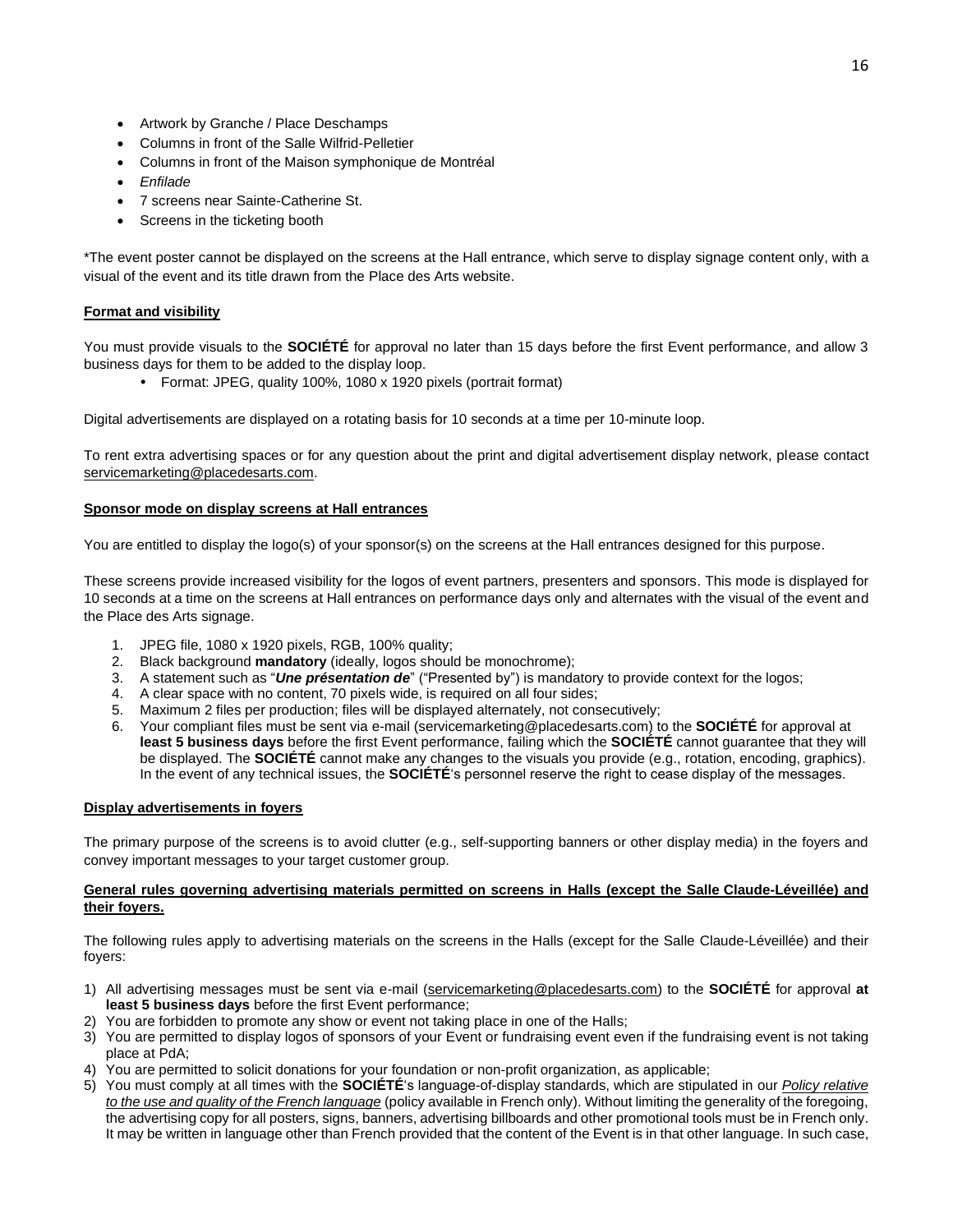a notice in French must be added at the bottom of the poster stating that the Event is being presented in another language, for further information, see Section 8.1;

- 6) If you decide to offer a discount and promote it on the screens in the foyers, said discount must also be available at the **SOCIÉTÉ**'s ticket office;
- 7) You are permitted to promote your newsletter and social networks provided that you also promote the **SOCIÉTÉ**'s newsletter and social networks;
- 8) If you do not have any video material for display on the screens, the **SOCIÉTÉ** will display the usual information: mobile phone use forbidden in the Hall, the applicable safety standards, information about subscribing to its newsletter and social networks, information about the Fondation de la Place des Arts, current promotions at the PdA bars, invitation to use the Hall Wi-Fi network, etc.;
- 9) The **SOCIÉTÉ** reserves the right to use one or more screens for exclusive display of its own messaging (safety, mobile phone use, **SOCIÉTÉ** suppliers, promotion of upcoming shows, Wi-Fi network, etc.).

You are strongly advised against displaying a cast list for the Event on the screens in the Hall, given the risk of last-minute changes.

#### **Available screens per Hall**

The display screens available for your use are distributed in the Halls as follows:

| Hall                       | No. of screens | Location                                                             | <b>Function</b>            |
|----------------------------|----------------|----------------------------------------------------------------------|----------------------------|
| Salle<br>Wilfrid-Pelletier |                | At Bar no. 2 in the even-odd Parterre foyer                          | Simulcast* and advertising |
|                            |                | On the wall approaching Bar No. 1<br>in the even-odd Corbeille fover | Simulcast* and advertising |
|                            |                | On the wall on either side of the Bar Pellan                         | Simulcast* and advertising |
|                            |                | In the Hall on either side of the stage                              | Advertising and/or stage** |

| Théâtre<br>Maisonneuve | On the wall on either side<br>of the Foyer Jean-Gascon, at the ends | Simulcast* and advertising |
|------------------------|---------------------------------------------------------------------|----------------------------|
|                        | On the wall on either side of the Bar<br>in the Foyer Jean-Gascon   | Simulcast* and advertising |
|                        | On the pillars in the Mezzanine foyer                               | Simulcast* and advertising |

| Théâtre<br>Jean-Duceppe | Above the auditorium entrance doors | Simulcast*<br>f and advertising |
|-------------------------|-------------------------------------|---------------------------------|
|                         |                                     |                                 |

| <b>Cinquième</b> | On stands on either side of the fover | Simulcast* and advertising |
|------------------|---------------------------------------|----------------------------|
| Salle            |                                       |                            |

\*Simulcast: Real-time view of the stage for latecomers waiting in the foyer for ushers to lead them to their seats.

\*\*Stage: For this service, please refer to Part II "STAGE SERVICES AND TECHNICAL REQUIREMENTS" of this Guide.

Content will be displayed on the screens and visible to the public during the following periods:

Screens in foyers: Starting 45 minutes before curtains-up and for 20 minutes during the Event intermission. Screens in Halls: Starting 15 to 20 minutes before curtains-up and ending 5 minutes before curtains-up.

#### **Messaging in foyers**

The following content will be displayed on the screens in the foyers:

- Before the show (duration 45 minutes): your video content, alternating with the **SOCIÉTÉ**'s messaging;
- During the Event: simulcast for latecomers of the Event taking place on stage;
- During the intermission (duration 20 minutes): your video content, alternating with the **SOCIÉTÉ**'s messaging.

#### **Messaging in Hall**

Your video content will be displayed on the screens in the Hall, alternating with the **SOCIÉTÉ**'s messaging, for 15 to 20 minutes before curtains-up.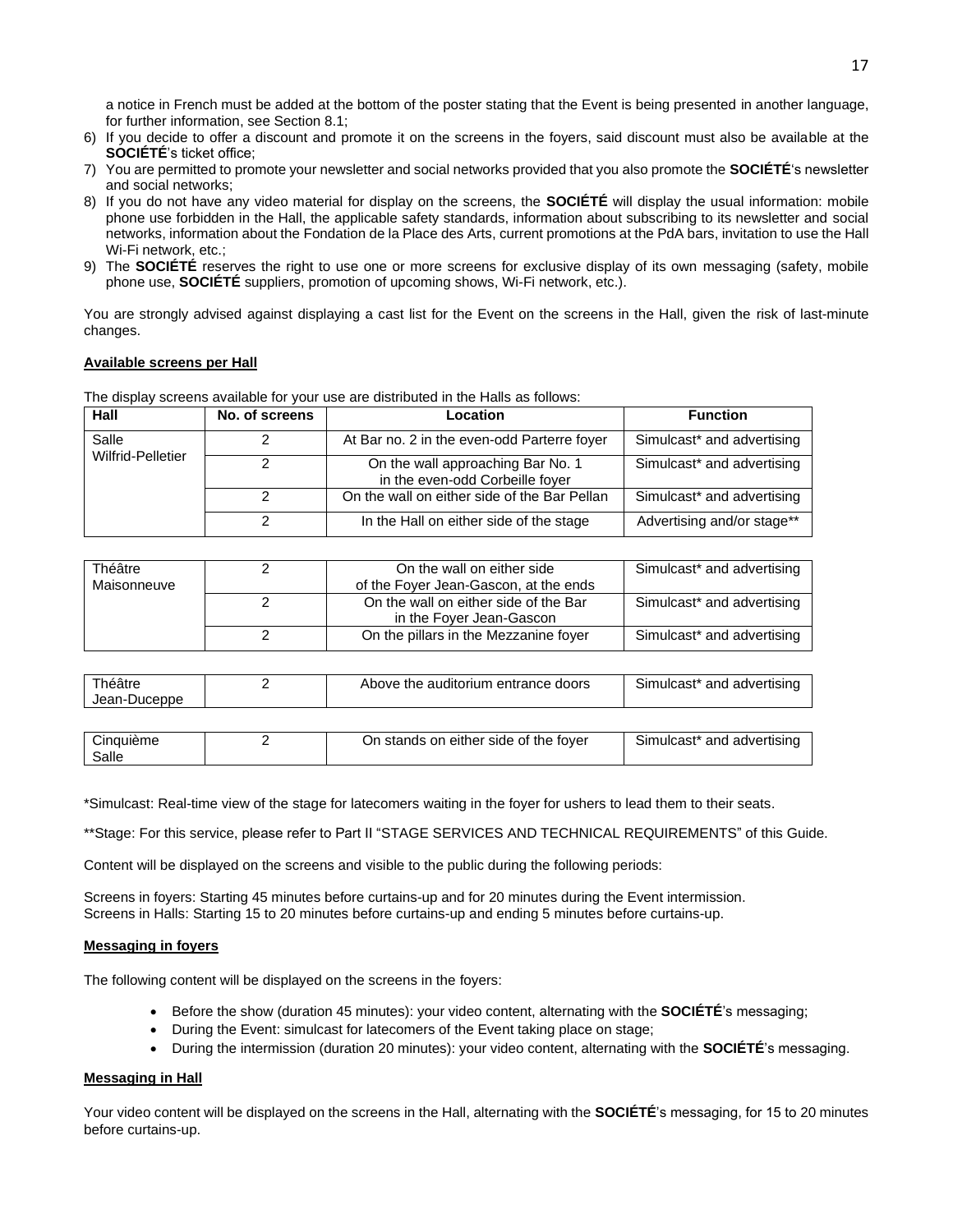### **Additional information and technical specifications**

The **SOCIÉTÉ**'s Communications and Marketing department will verify that the video content is compliant with the **SOCIÉTÉ**'s standards and practices. You must provide the content to the Communications and Marketing department in a format meeting the following technical criteria:

- Run time: 30 sec per video for a total of 90 sec / Audio: not available / Video: 1920 x 1080 MP4 (h264 codec), 29.97 fps, progressive, bitrate between 10–20 MB.
- **Maison symphonique**: Run time: 30 sec per video for a total of 90 sec (maximum 3 files) / Audio: not available / Video: 2 formats required: 1280 x 720 MP4 AND 720 x 1280 (h264 codec) 29.97 fps, progressive, bitrate between 10–20 MB.
- Static image files (PNG, JPEG) and PowerPoint/Keynote presentations will not be accepted.
- If the names of your files are not numbered, they will be displayed in random order (sample file naming convention: 01\_commanditaire, 02\_partenaires ["01\_sponsor, 02\_partners"]).
- Please state on which screens (in foyers and/or in the Hall) you wish to display your videos.
- Your compliant files must be sent via e-mail [\(servicemarketing@placedesarts.com\)](mailto:servicemarketing@placedesarts.com) to the **SOCIÉTÉ** for approval **at least 5 business days** before the first Event performance, failing which the **SOCIÉTÉ** cannot guarantee that they will be displayed. The **SOCIÉTÉ** cannot make any change to your files (e.g., rotation, encoding, graphics). In the event of any technical issues, the **SOCIÉTÉ**'s personnel reserve the right to cease display of the videos.

## **2.6 Advertising in print and electronic media**

## **A) Print media**

All print advertising pieces must include the Event performance dates and the mandatory tag.

- **B) Web ads, web banners, integrations** All digital advertising pieces must include the mandatory tag. If this is not possible, the advertisement must state that
- the Event is being held or recorded at Place des Arts. **C) TV spots and videos**

Commercial spots must include the mandatory tag, which must be perfectly legible, and the Event performance dates. **D) Radio spots**

Commercial spots of more than 30 seconds must mention "Place des Arts," the Event performance dates and the PlacedesArts.com website.

**E) Website**

No sponsor logo may appear on the Event page.

No retargeting pixels may be added to the Event page. In exchange, the **SOCIÉTÉ** offers to initiate digital campaigns for **TENANTS**.

**F) Social media and digital content**

As mentioned above, the **SOCIÉTÉ** can initiate digital campaigns for **TENANTS**, targeting visitors to the website and/or Event ticket purchasers. **TENANTS** also have the option of developing digital content in partnership with the **SOCIÉTÉ** (e.g., interviews, videos, blog entry) for distribution on the **SOCIÉTÉ**'s digital platforms (newsletter, website, social networks).

#### **G) Newsletter**

The **SOCIÉTÉ** may initiate, on behalf of **TENANTS**, relational marketing e-mail campaigns, either by integrating content into its newsletters or sending targeted e-mail messages to a specific consumer segment.

**H) Audience analysis metrics**

The **SOCIÉTÉ** can provide **TENANTS** with audience analysis metrics—pre- or post-Event—to provide a clearer idea of the audience profile.

Contact the Marketing department at [servicemarketing@placedesarts.com](mailto:servicemarketing@placedesarts.com) for details and rates of offers available to **TENANTS**.

#### **2.7 Hyperlinks to the placedesarts.com website**

Via your website, Web banner or a Web animation, you may insert a link from which a customer may directly access Event ticketing on the PlacedesArts.com site.

Two types of link may be added:

- A) A link to choose the category of Event ticket;
- B) A link to choose the Event date before choosing the ticket category.

In either case, we suggest that you add UTM parameters ("source=URLofYourSite") to your link so that the **SOCIÉTÉ** can have a better idea of the source of traffic to its site.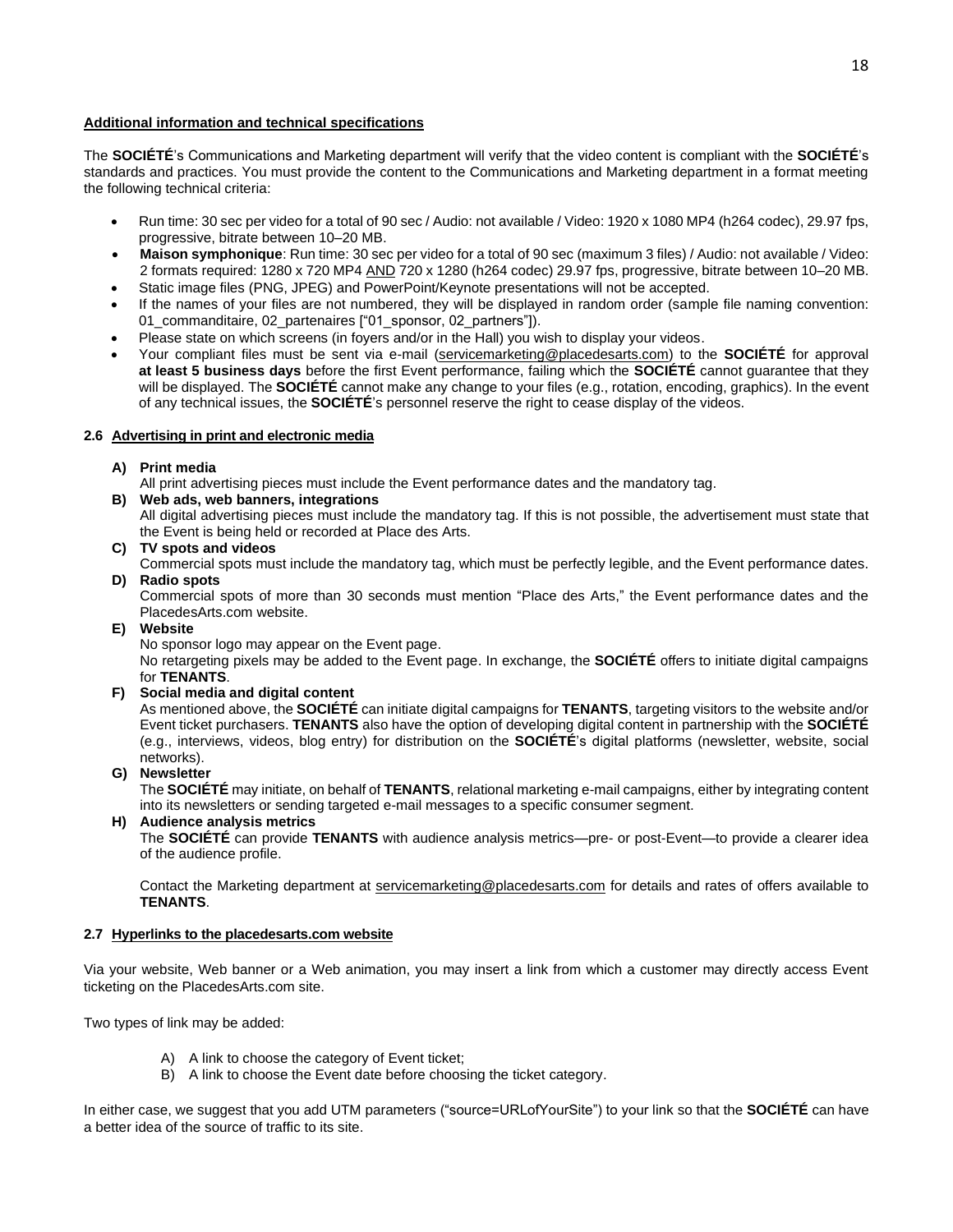Contact [servicemarketing@placedesarts.com](mailto:servicemarketing@placedesarts.com) for full details.

## **2.8 E-mail promotions**

## **2.8.A E-mail promotion**

E-mail messages presenting upcoming programming are sent each week to the addresses on the PdA e-newsletter subscriber list:

- 1) Thursday Onsales, presales, and webcasts for the week
- 2) Sunday recap of the week's productions

All Events produced or recorded at Place des Arts and for which tickets are sold by the Place des Arts ticket office will benefit from visibility in 2 of these mailings: one coinciding with the ticket onsale and one on the Thursday prior to the Event performance. Note that the contact strategy may evolve and that the business rules with regard to visibility of events in promotional e-mail messages are subject to change without notice. For more information or information on the full range of marketing services (free and paid), contact the Marketing team. You must have supplied all required information for the website.

- The required image format is  $600 \times 400$  pixels;
- No logo must appear on the visual;
- If multiple performances in a single series are launched at the same time, a montage of photos from the different shows may be used.

#### **2.8.B Producer page**

- The minimum image format to be supplied is 1880 x 500 pixels;
- The visual content must be more generic and must apply to the **TENANT**'s overall programming;
- No logo or text must appear on the visual;
- Note that the newsletter often redirects to the Producer page, so it is important that it be up to date; a short descriptive text may also be added.

#### **2.9 Showcase on website**

- Onstage photos may be showcased on the Place des Arts website, subject to availability;
- The minimum image format to be supplied is 2366 x 1067 pixels;
- NOTE: only onstage photographs will be accepted.

#### **2.10 Programs**

You may design and write at your expense an evening program.

Place des Arts also sends relational e-mail messages to its customers before and after every Event performance.

You may incorporate your evening program into those e-mail messages as a PDF file, hosted by Place des Arts. All visuals required for the evening program must receive prior approval from the **SOCIÉTÉ**.

The mandatory tag and the name of the Hall must appear in your program in a position other than on the cover page. The production credit for your program must be worded as follows: "Le présent programme a été conçu et rédigé par [name of organization]." ("This program was designed and written by [name of organization].")

The **SOCIÉTÉ** reserves the right to authorize or reject distribution of such materials. Promotion of events not taking place at Place des Arts and for which tickets are not sold through its ticketing office is forbidden.

## Specific language policy for partners of the **SOCIÉTÉ** regarding show programs and other advertising material

Catalogues, brochures, flyers, show programs and all other publications of a similar nature must be written in French. Documents aimed at individuals may be translated into another language, but must be provided on separate media. The version in a language other than French will be provided to spectators on request. Catalogues, brochures, flyers, show programs and all other publications of a similar nature describing a cultural or educational product or a cultural or educational activity such as a show, recital, speech, lecture, course, seminar or radio or television program, or promoting a news organization, may be written solely in a language other than French provided that, as the case may be, the content of the cultural or educational product is in that other language or the activity is held in that other language. In such event, the **SOCIÉTÉ** will supply (if it is the producer of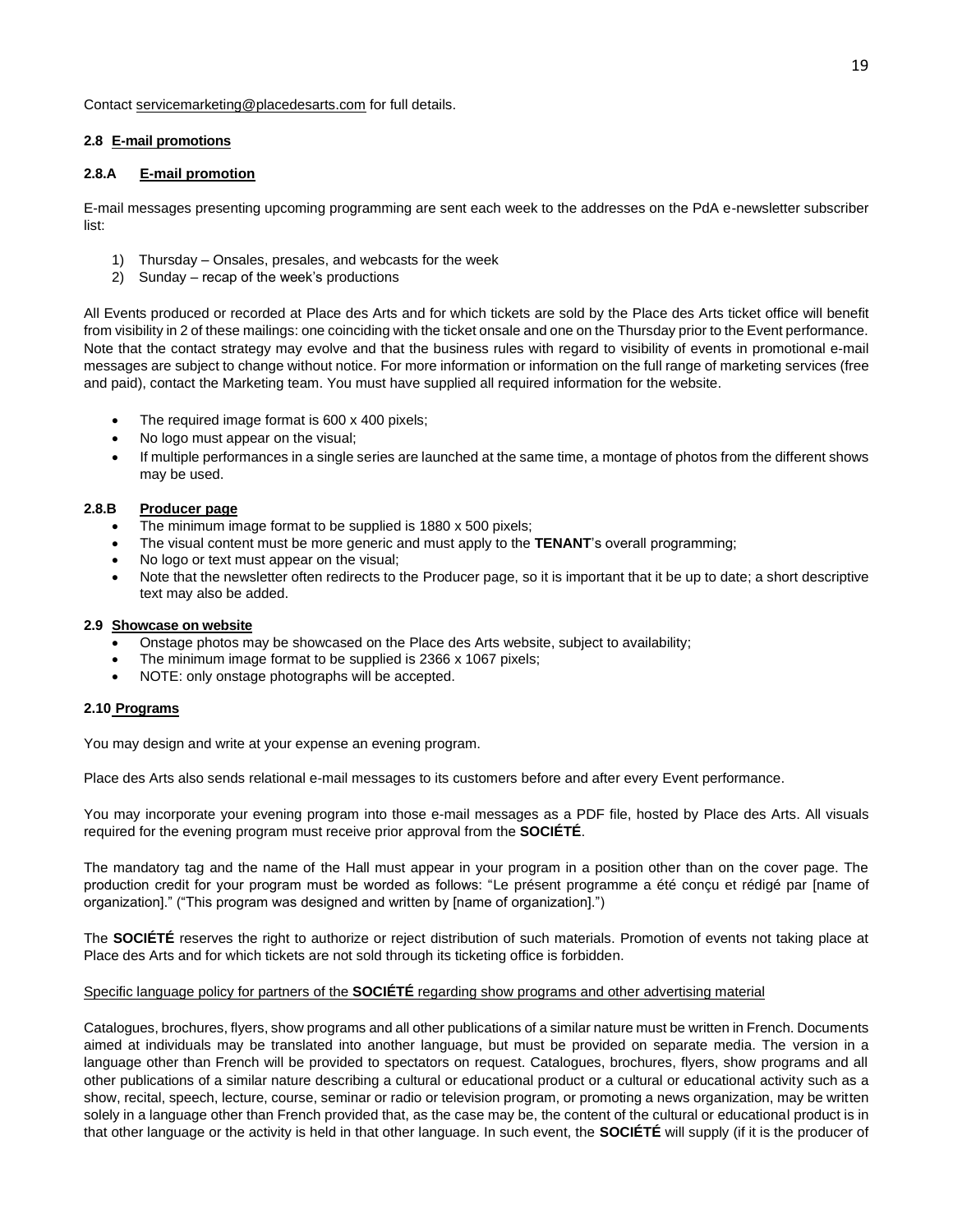the cultural activity) or will require the producing partner to prepare and make available before the activity a partial or complete French translation of the document prepared in the other language for the audience, on a separate medium for insertion in the catalogue, brochure, flyer, show program or other publication of a similar nature.

To add an evening program, please send it as an e-mail attachment to [servicemarketing@placedesarts.com](mailto:servicemarketing@placedesarts.com) no later than 10 business days before your Event.

#### **Distribution of print material in display cases**

The **SOCIÉTÉ** provides space in its display cases to **TENANTS** for distribution of brochures, flyers and leaflets. Subject to available space in the **SOCIÉTÉ**'s display cases, you can distribute your print material beginning on the ticket onsale date or as of your season launch if your publication presents your annual programming. For information purposes only, the average quantity of print material made available to the public every week is about 500 copies. We recommend that you produce materials in 4 in. x 8 in. (10.10 cm x 20.30 cm) format. If you decide to use another format, it must in no case be larger than 8 in. x 11 in. (20.30 cm x 28 cm).

The words "Place des Arts," the Event performance dates and the mandatory tag must appear on such print materials. The prices advertised on the print materials must be identical to those stated on the Place des Arts transactional website. The **SOCIÉTÉ** reserves the right, however, to reject any print material that fails to meet its quality and content standards.

Delivery address for print material to be inserted in display cases:

Boxes labelled, as applicable, "PRÉSENTOIR" ("display case"), the name of the Hall and the performance date(s) must be delivered to:

Magasinier, 1444, rue Saint-Urbain, Montréal, (Québec) H2X 2M5

\*9 a.m. to 3 p.m., Monday to Friday

**For Events presented at Maison symphonique**, deliveries must be made to the following address: 120, De Maisonneuve Ouest, Montréal (please label packages with the title of the Event, the Hall and the date[s]).